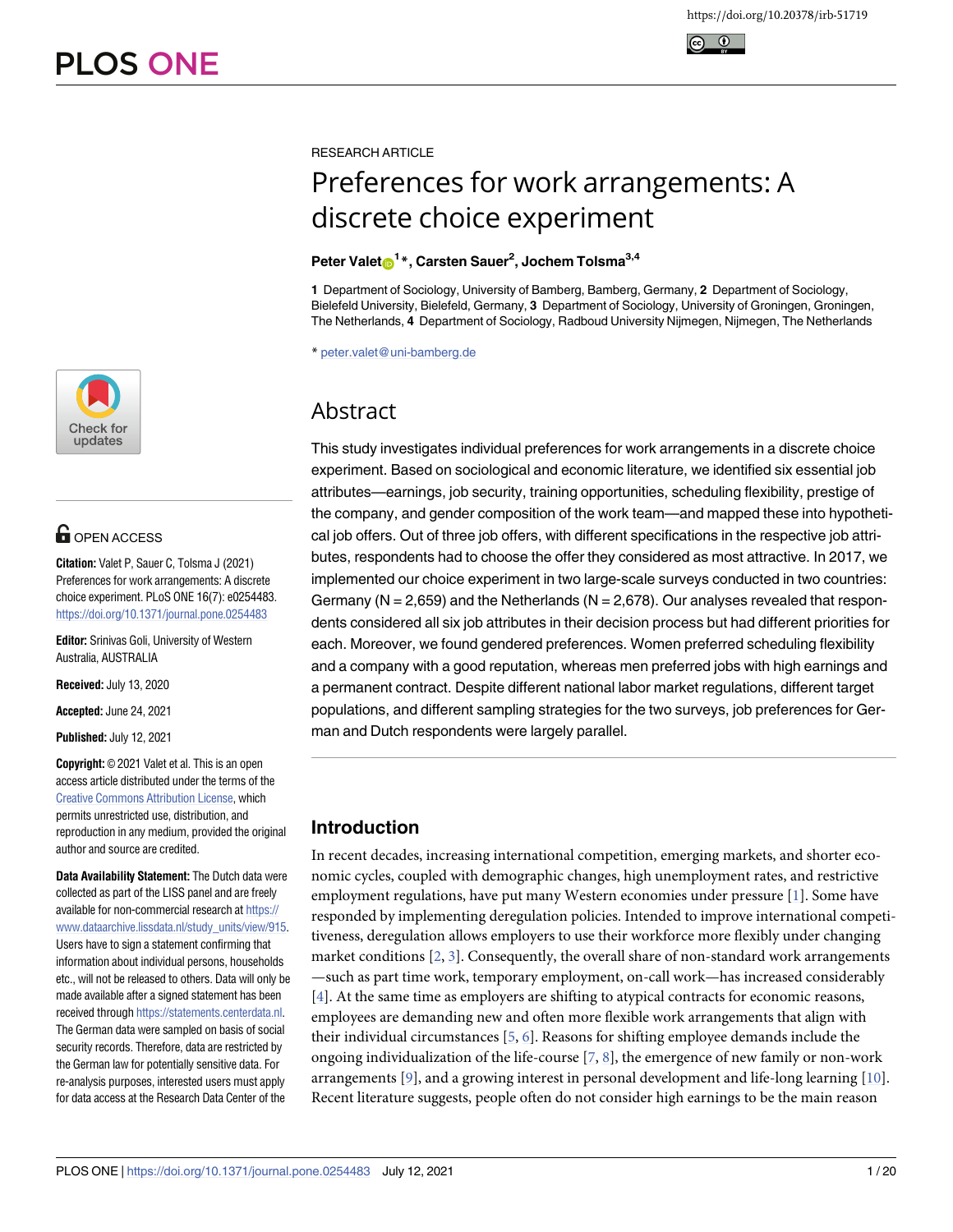<span id="page-1-0"></span>German Institute for Economic Research ([https://](https://portal.fdz-bo.diw.de) [portal.fdz-bo.diw.de\)](https://portal.fdz-bo.diw.de). Eligible researchers can access the data on site at DIW Berlin.

**Funding:** CS acknowledged a grant of the Dutch Research Council (NWO). Veni grant number: 4510-17-024. The funders had no role in study design, data collection and analysis, decision to publish, or preparation of the manuscript.

**Competing interests:** The authors have declared that no competing interests exist.

for choosing a job [\[11](#page-17-0)]. Instead, they are increasingly looking for a job that provides flexible working hours [\[12\]](#page-17-0), a job they consider meaningful [\[13](#page-17-0)], a job that gives them a sense of belonging [\[14\]](#page-17-0), or one that provides possibilities for personal development [\[15\]](#page-17-0).

Today's employers try to offer work arrangements that fit employees' demands. Thus, a profound understanding of those demands, including and beyond earnings, is essential for employers as they compete with others for qualified personnel. A broader knowledge of the relative importance of job attributes is also crucial for research on labor processes and organizational inequality. While there seems to be broad consensus that "good" jobs are not only a matter of high earnings and job security [\[16\]](#page-17-0), there is little evidence on the preference order of various job attributes and the extent to which employees focus more on flexible working hours or further training opportunities and less on high earnings. It would also be useful to know if such preferences are shared by most people or are subgroup specific. For example, theories on gendered socialization and traditional gender roles suggest men and women differ considerably in their preferences for extrinsic and intrinsic job traits [\[17,](#page-17-0) [18\]](#page-17-0).

Thus, we set out in this study to investigate people's preferences for specific job attributes using a discrete choice design. To learn which job attributes drive people's job decisions, we constructed sets of three hypothetical job offers in which we experimentally varied the job attributes. Out of these three offers, respondents chose the one they considered most attractive. Based on various strands of the literature, we identified six job attributes that people are likely to consider when opting for or against a job: level of earnings, job security, options for further training, scheduling flexibility, the reputation of the company, and the gender composition of the work team. We implemented our choice experiment in two large-scale surveys in 2017 one in Germany and the other in the Netherlands.

Our study contributes to the literature in several ways. Discrete choice designs are particularly suitable to investigate how people deliberate between different alternatives. Thus, our discrete choice experiment provided an empirical test of people's preferences for different job attributes. We studied the importance of these attributes for all respondents in concert and separately for men and women to explore how women and men differ in their decision processes. Moreover, the implementation of our choice experiment in surveys in two countries— Germany and the Netherlands—allowed us to investigate the consistency of evaluation patterns, not only between social groups, but also in different macro-structural contexts. The largely parallel results speak for their robustness and provide solid evidence of people's preference structure for different job attributes.

# **Individual job preferences**

To understand which job attributes people consider more salient when opting for or against a job alternative, it is necessary to identify the most pertinent job attributes in a more general context. For this, the sociology of work literature provides a good starting point [\[16,](#page-17-0) [19\]](#page-17-0). This literature offers comprehensive theoretical and empirical evidence of the potential importance of specific job characteristics and builds on insights from economic and sociological theory and research.

From this literature, we identified six aspects that people consider most relevant: (1) earnings, (2) job security, (3) opportunities for further training, (4) scheduling flexibility, (5) prestige of the company, and (6) the gender composition of the work team. In the following, we elaborate on these six key job attributes and discuss their expected impacts on job decisions. We complement this review with a discussion of why men and women might differ in how they value a particular job attribute. Our gendered expectations mostly draw on theories of gendered socialization and traditional gender roles [\[15,](#page-17-0) [17,](#page-17-0) [18\]](#page-17-0).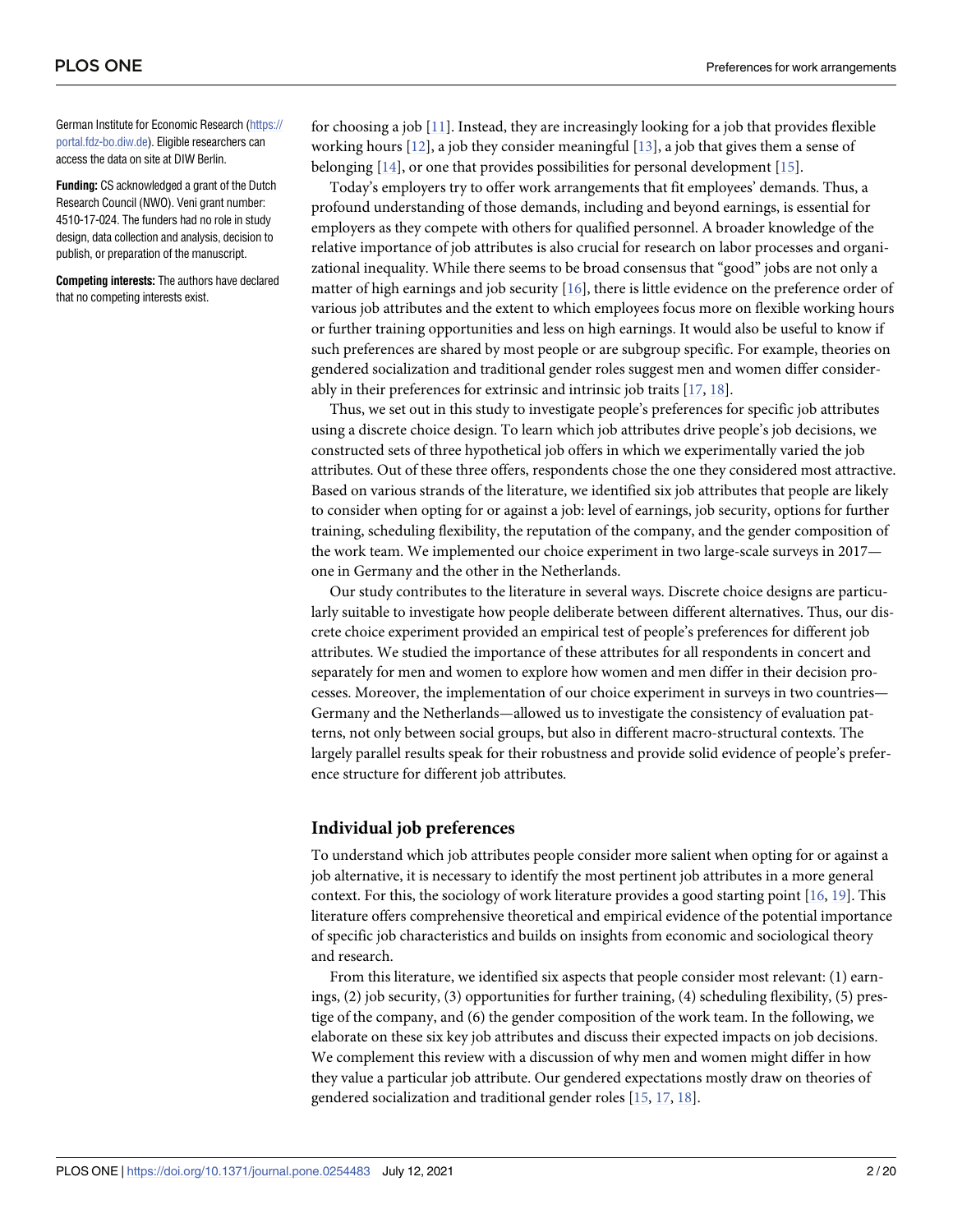<span id="page-2-0"></span>First, the level of earnings is a main concern of job seekers [[20](#page-17-0)]. Classical micro economic theory defines the level of earnings as the most important aspect of a job, and people consistently try to maximize their earnings [[21](#page-17-0)]. High earnings not only contribute directly to employees' material well-being; they also provide social status. Research on subjective wellbeing suggests individual life satisfaction increases with the level of earnings [[22](#page-17-0), [23](#page-17-0)]. More recent studies, however, show positive but declining marginal effects of earnings on subjective well-being [\[24–26](#page-17-0)]. While this might indicate that the level of pay is not as important as previously assumed, meta-analytic studies of motivational initiatives point to the level of pay as the most effective employee motivator [[20](#page-17-0), [27](#page-17-0)]. Some scholars discuss gendered preferences for high earnings and argue that due to early gendered socialization, women are more intrinsically oriented, and men are more extrinsically motivated. Accordingly, men value high pay more than women, who consider other aspects of a job more important [[17](#page-17-0), [18](#page-17-0), [28\]](#page-17-0). This argument aligns with a care-rationale reasoning, as women more often work in the low-paying care-service sector [\[29\]](#page-17-0). Overall, the various strands of literature suggest jobseekers value high earnings but are somewhat ambivalent about whether high earnings are the most important job characteristic. Based on the literature, we expected the opportunity to earn more in one job than another would be a crucial factor in the decision-making process for a specific job offer. Moreover, we expected that high pay would be more important for men than for women.

Second, the sociology of work literature argues job security determines perceived job quality. While being more individualistic and flexible than employees in the past, people still value the power to decide on their own whether they want to keep or change a job. Many national and comparative studies show employees frequently rank job security as most important when asked to state their preferences for different aspects of work [\[15](#page-17-0), [30–33\]](#page-17-0). Yet the implementation of deregulation policies has resulted in a deterioration of job security for many employees [[34\]](#page-17-0), with severe consequences. Studies show the fear of job loss is comparable to the psychological distress people experience when they actually lose a job [\[35,](#page-18-0) [36](#page-18-0)]. Apart from psychological consequences, insecurity affects behavior. Individuals with insecure or temporary jobs tend to postpone important life events such as family formation [\[37](#page-18-0)] or capital investment [\[38](#page-18-0)]. Job insecurity is especially prevalent among newly hired employees who may not have a permanent contract. For example, in Germany in 2018, 35 percent of all newly hired employees in the private sector and about 50 percent in the public sector had a temporary contract [\[39\]](#page-18-0). As permanent contracts provide more job security, we expected people's sense of the value of a job offer would increase with contract duration, and they would therefore prefer longer-term offers. As the male breadwinner norm remains dominant in many Western countries—especially in conservative welfare states such as Germany [\[40](#page-18-0)]—we expected job security would be more important for men than for women.

Third, opportunities for training and improved qualifications are attractive to employees, as they facilitate their advancement in both internal and external labor markets. Some evidence indicates the detrimental effects of a temporary job are weaker if employers provide their employees with opportunities for further training [\[41\]](#page-18-0). Other studies report decreasing preferences for high earnings associated with higher levels of learning opportunities [[42](#page-18-0)]. From a human capital perspective, there are two types of further qualifications: (a) general human capital that is transferable to positions outside the actual job, which, in turn, makes the employee more attractive for employers outside the current workplace; (b) specific human capital which is predominantly company specific and therefore mostly beneficial for the internal labor market. Investing in specific human capital increases promotion opportunities and chances for higher pay within the company but has limited value for other employers. Accordingly, we expected that people would generally value opportunities for further training. Moreover, we expected that both men and women would value general human capital over specific human capital, as it would increase their options in the larger labor market.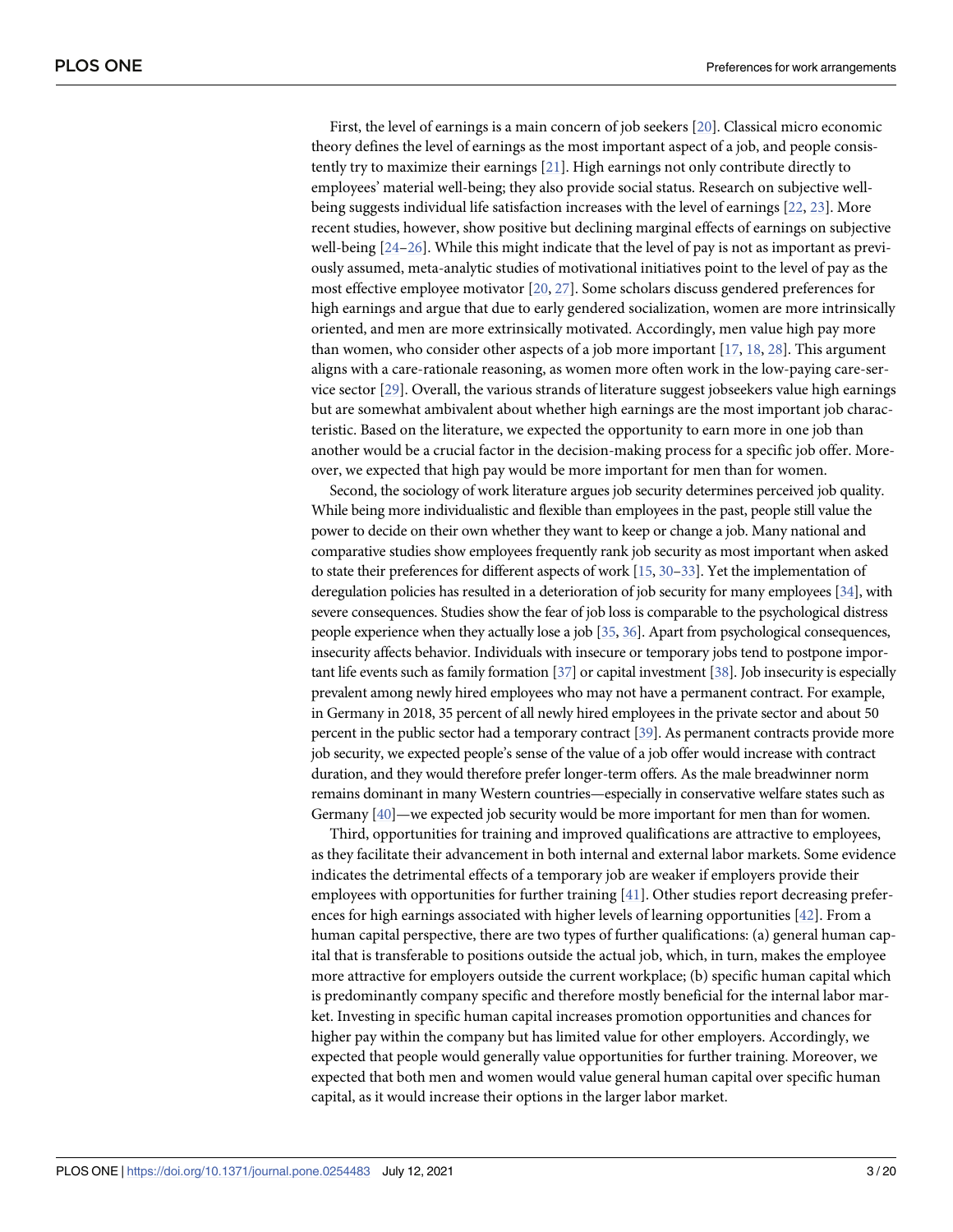<span id="page-3-0"></span>Fourth, scheduling flexibility allows people to better reconcile the work and non-work spheres of their lives. The decline of the male breadwinner model has led to new arrangements of aligning work schedules with household needs. Many studies suggest women are predominantly faced with these challenges [43-45], especially if there are young children in the house-hold [[46](#page-18-0)]. Employers are increasingly reacting to these flexibility demands and offering more family friendly work arrangements. While jobs traditionally had a fixed start and end (mostly nine to five), nowadays employers are increasingly offering more flexible schedules to provide better compatibility [\[47\]](#page-18-0). Some are also offering extra time off if needed. Based on the literature, we expected that extended scheduling flexibility would be important for many people when opting for or against a job offer. As women still do most of the reconciling of work and family needs, we expected scheduling flexibility would be more important for women than for men, especially with children in the household.

Fifth, beyond these individual job attributes, employees' identification with a job is often driven by the reputation of the company they work for [\[48,](#page-18-0) [49\]](#page-18-0). The sociology of work literature highlights that pride and dignity are important for employees' well-being and commitment [\[50\]](#page-18-0). Feelings of pride stem from their work and from the reputation of their company. This also resonates with work on organizational citizenship and extra-role behavior [\[51\]](#page-18-0). In contrast, employees may behave dysfunctionally and show more counterproductive work behavior in organizations with lower prestige [\[52\]](#page-18-0). Accordingly, we expected people's preferences for a job would increase when the reputation of the company was higher. As the reputation of a company can be considered an intrinsic job preference or a signal of prestige, we had no expectation of whether it would be more important for women or for men.

Sixth, many employees work in gender segregated occupations [[53](#page-18-0)] or on gender segregated teams [\[54](#page-18-0)]. Various studies in work and in social psychology have investigated the functionality and performance of teams and their gender composition, yielding mixed results [[55](#page-18-0), [56](#page-18-0)]. Studies focusing on the interactions at the workplace or the formation process in formal teams highlight the importance of the gender composition of work groups and teams [\[57,](#page-18-0) [58\]](#page-18-0). There is ample evidence of gender homophily, suggesting that women prefer working with other women and men prefer working with other men [\[59,](#page-19-0) [60\]](#page-19-0). One explanation is that people expect others who are like them to act more predictably, have similar interests, and be more trustworthy [[61](#page-19-0)]. Other studies have not found a homophily bias, and some have even found the contrary [\[62\]](#page-19-0). We expected information on the gender composition of the work team would be important for people's job decisions. Following the mainstream research, we expected a gender homophily bias in preferences, whereby people would choose a job offer when most co-workers were the same gender as they were.

# **The present study**

Our literature review revealed a number of job characteristics beyond earnings that attract people. We also learned that women and men may value these characteristics (e.g., scheduling flexibility) differently. In our choice experiment, we presented three job descriptions with varying job attributes side by side to respondents. In 2017, we implemented our choice experiment in two large-scale surveys, one conducted in Germany and the other in the Netherlands. Germany and the Netherlands are similar in many respects. Both are welfare states offering various social security (health, unemployment) and family (allowance for children, maternity leave) benefits. At the same time, there are remarkable differences. For example, paternity leave (or father-specific parental leave) benefits are far more generous in Germany (9 weeks) than in in the Netherlands (2 days) [\[63\]](#page-19-0). General labor market statistics show quite low unemployment rates in both countries in 2017 (GER: 3.8; NL: 4.9) [[64](#page-19-0)] and a similar inequality in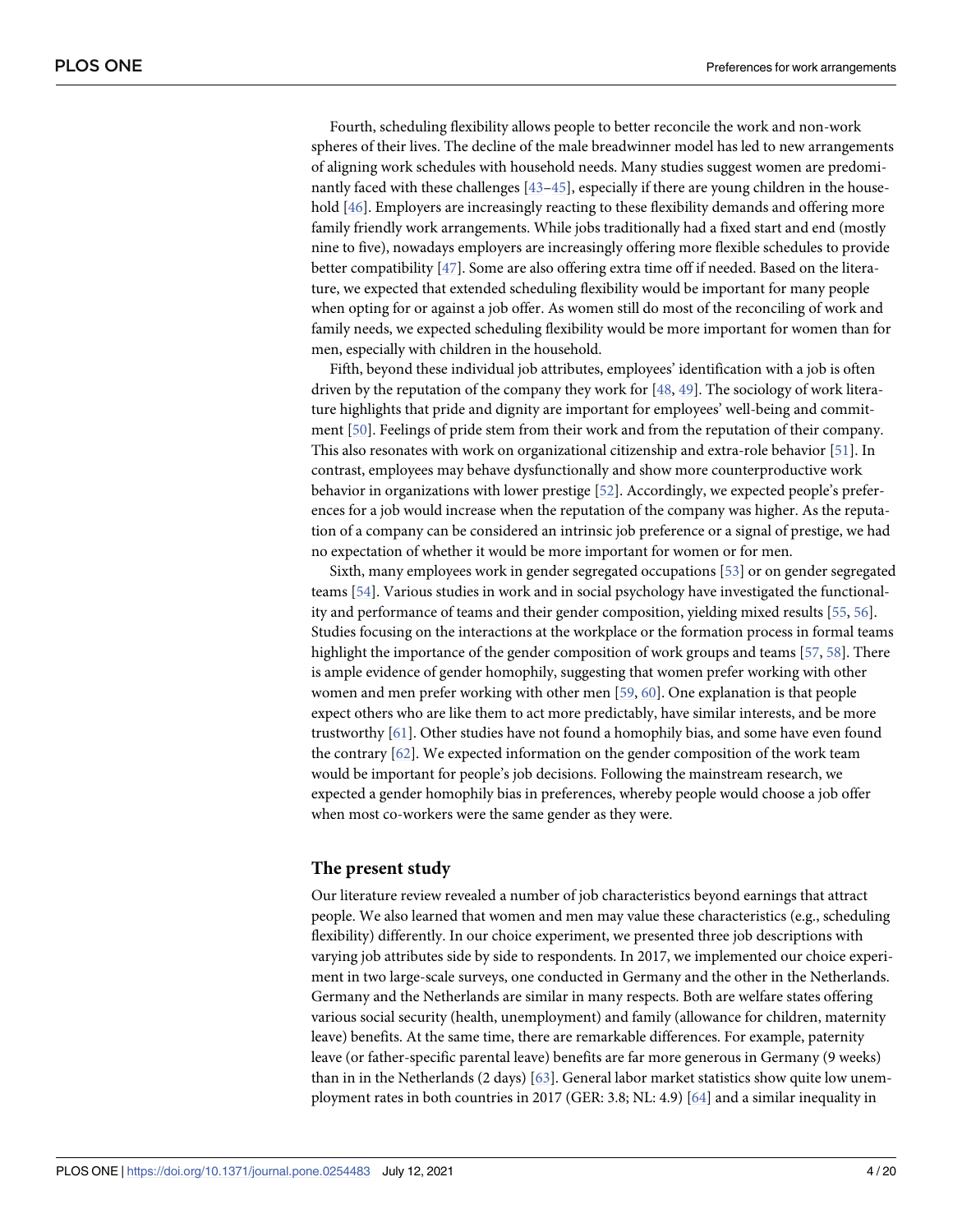<span id="page-4-0"></span>disposable income—measured by a Gini coefficient of 0.294 in Germany and 0.285 in the Netherlands [[65](#page-19-0)]. However, there are remarkable differences in the countries' temporary and part-time employment patterns. In 2017, 12.8 percent of all employment in Germany was temporary; in the Netherlands, this share was considerably higher, at 21.8 percent. Despite this dissimilarity, both countries show a huge age gradient in temporary employment. Among the employees younger than 25, more than 50 percent (GER: 52.6; NL: 58.8) had temporary contracts; for those between 55 and 64, it was below 10 percent (GER: 3.4; NL: 7.5) [[66](#page-19-0)]. Patterns in part-time employment are even more dissimilar than those for temporary employment. In Germany, the part-time employment rate in 2017 was 22 percent, in the Netherlands 37 percent. In both countries, more women than men worked part-time. In Germany, 36 percent of all working women were part-timers, compared to 9 percent of all working men; in the Netherlands 56 percent of all working women were part-timers, compared to 19 percent of all working men [\[67\]](#page-19-0).

The implementation of our choice experiment in countries with both basic similarities and considerable differences allowed us to investigate people's preferences for certain job attributes and differences between social groups and also to verify our results in a cross-country replication.

# **Materials and methods**

#### **Respondents**

The data for our study were collected in 2017 as part of two independent national surveys. The German data stem from the second wave of the employee panel survey "Legitimation of inequalities over the life-span" (LINOS-2). The target population of the first wave (LINOS-1) conducted in 2013 was employees subject to social security contributions. This included most private and public sector employees but excluded the self-employed and civil servants. Respondents for LINOS-1 were randomly sampled all over Germany. About 76 percent of the LINOS-1 respondents who consented to stay in the panel also participated in LINOS-2—representing 2,741 respondents. The LINOS survey was conducted as a multi-mode survey with random allocation to one of two modes: self-interviewing (by mail or online, depending on respondent's preference) or personal computer-assisted interviewing. A detailed description of the data, the sampling procedure, and the materials used in the survey can be found in the technical reports [\[68–70](#page-19-0)]. As the discrete choice experiment was implemented only in LINOS-2, we restricted our analyses to this wave. For re-analysis purposes, the full dataset is available under the restriction of the German law for potentially sensitive data. Interested users must apply for data access, and the data can only be accessed on-site at the German Institute for Economic Research (DIW Berlin).

The Dutch data come from the Family Survey Dutch Population (FSDP) [\[71\]](#page-19-0). The FSDP is a large-scale survey that began in 1992 and has since been conducted at five-year intervals by the Sociology Department of Radboud University Nijmegen. All citizens of the Netherlands irrespective of their employment form the target population of the FSDP. Our discrete choice experiment was implemented in the 2017 wave. The 2017 FSDP wave consisted of 3,099 respondents who were members of the Longitudinal Internet Studies for the Social Sciences (LISS) Panel. The total LISS panel consisted of 4,500 households, comprising 7,000 individuals and was based on a probability sample of households drawn from the population register by Statistics Netherlands. The 2017 FSDP wave data is accessible through the LISS Data Archive [\[71\]](#page-19-0).

[Table 1](#page-5-0) shows the arithmetic means, standard deviations (SD), minimums (Min.), and maximums (Max.) for key variables describing the two samples. Overall, we see that the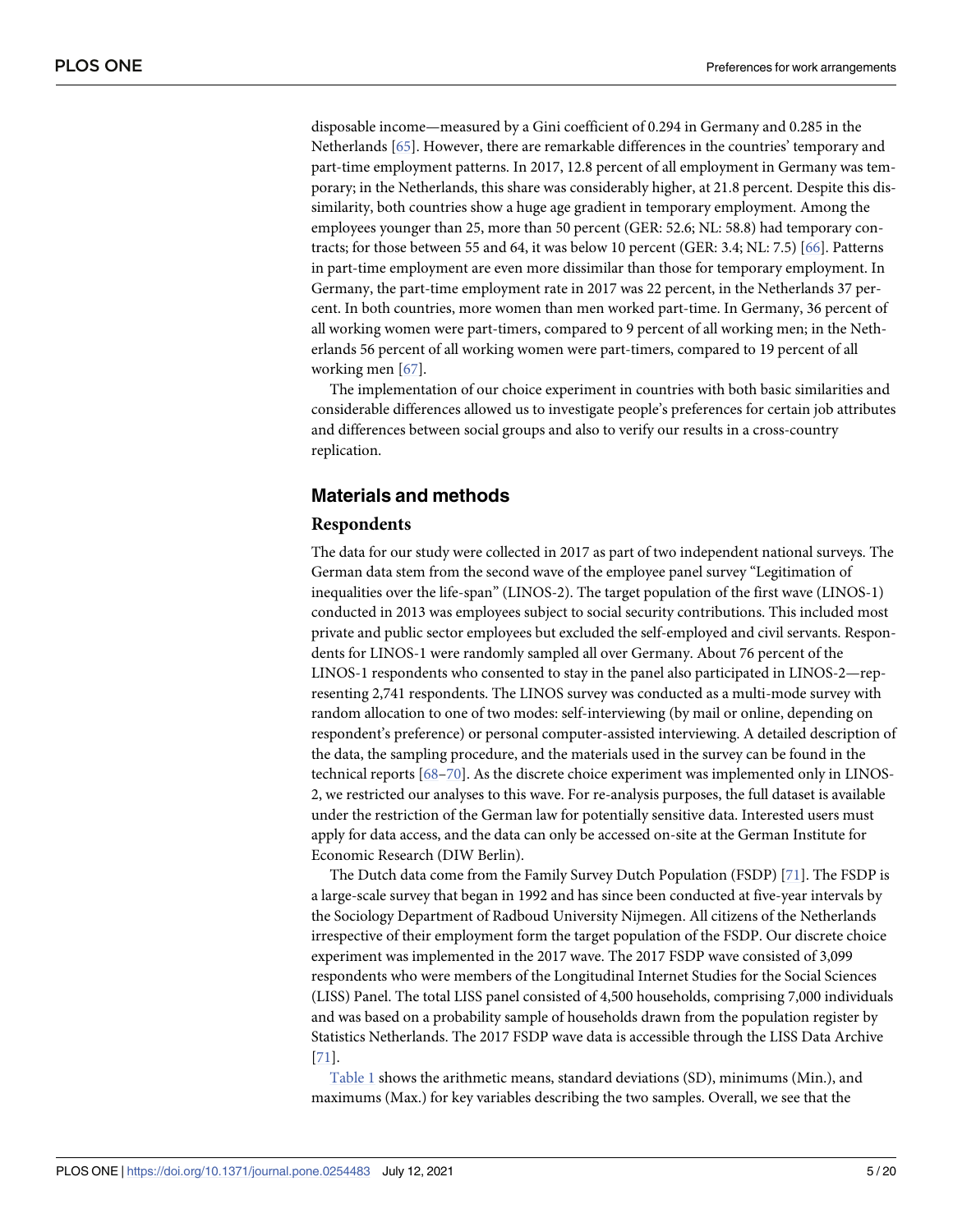|                                       | <b>Respondents from Germany</b> |                          |          | <b>Respondents from the Netherlands</b> |        |                          |          |       |
|---------------------------------------|---------------------------------|--------------------------|----------|-----------------------------------------|--------|--------------------------|----------|-------|
|                                       | Mean                            | <b>SD</b>                | Min.     | Max.                                    | Mean   | SD.                      | Min.     | Max.  |
| Gender $(1 = woman)$                  | 0.52                            |                          | $\Omega$ |                                         | 0.54   | $\overline{\phantom{a}}$ |          |       |
| Age                                   | 41.3                            | 11.7                     | 18       | 67                                      | 48.6   | 15.1                     | 18       | 71    |
| Kids in Household $(1 = yes)$         | 0.41                            | $\overline{\phantom{a}}$ | $\Omega$ |                                         | 0.47   | $\overline{\phantom{a}}$ |          |       |
| College/university degree $(1 = yes)$ | 0.33                            | $\overline{\phantom{a}}$ | $\theta$ |                                         | 0.41   | $\overline{\phantom{a}}$ | $\Omega$ |       |
| Currently employed $(1 = yes)$        | 0.89                            | $\overline{\phantom{0}}$ | $\Omega$ |                                         | 0.64   | $\overline{\phantom{a}}$ |          |       |
| Working hours (weekly; if employed)   | 37.9                            | 11.1                     |          | 80                                      | 32.5   | 11.8                     |          | 80    |
| Gross earnings (monthly; if employed) | 3406.6                          | 3216.5                   | 80       | 73000                                   | 2963.3 | 1801.8                   | 75       | 16000 |
| Job satisfaction (if employed)        | 6.90                            | 2.20                     | $\Omega$ | 10                                      | 7.27   | 1.59                     |          | 10    |

#### <span id="page-5-0"></span>**[Table 1.](#page-4-0) Description of the German and Dutch samples.**

Note: Data for Germany: LINOS-2, N = 2,659 (1,386 women, 1,273 men); Data for the Netherlands: FSDP N = 2,678 (1,456 women, 1,222 men).

<https://doi.org/10.1371/journal.pone.0254483.t001>

samples differed only slightly. Looking at demographics, we see a slightly larger share of women, somewhat older respondents, a higher share of college degrees, and a higher share of respondents in the Dutch data. Obviously, the key difference between the two samples is the share of currently employed which, due to the discussed differences in the sampling, was much higher in Germany than in the Netherlands. In line with the OECD data on part-time employment [\[67\]](#page-19-0), weekly working hours were higher in Germany than in the Netherlands.

#### **Procedures**

In discrete choice experiments, respondents choose (at least) one option out of multiple alternatives presented simultaneously to them within a so-called choice set. In these choice sets, different attributes vary experimentally in their levels. Therefore, discrete choice experiments are multi-factorial survey-experiments. The random allocation of the choice sets to respondents ensures independence of the respondent's characteristics. Moreover, the composition of fictitious alternatives allows researchers to investigate people's preferences for job offers independent of their current situation. This might potentially compromise the external validity; the extent to which results from discrete choice experiments can be generalized to actual job choice situations. Yet studies specifically investigating external validity of preferences or attitudes expressed in multi-factorial survey experiments conclude they are very similar to the preferences and attitudes respondents show in their real lives [\[72\]](#page-19-0).

To create the three alternative job offers of our choice sets, we used D-efficient sampling strategies. This ensures efficient estimates of potential effects, as attributes are uncorrelated and balanced in their levels. For the sampling of the German choice sets, we used the userwritten Stata ado *dcreate* [\[73\]](#page-19-0). We sampled 36 job offers from which we created 12 sets with alternative job offers. Respondents in the German survey were randomly faced with one of the 12 choice sets. Accordingly, we had a between-subjects design. Moreover, the order of the choices within each choice set was random; a specific job description was presented as the first alternative to one respondent and as the second or third alternative to another. Thus, we avoided primacy and recency effects [[74](#page-19-0)].

To generate the experimental set-up for the Dutch survey, we used the sampling procedures implemented in SAS [[75](#page-19-0)]. Again, we used the D-efficiency criterion to sample the alternatives and to combine them into choice sets. In this case, however, we developed a design in which every respondent answered three instead of one choice set. Therefore, we first sampled 90 alternative job offers. From these, we created ten sets of three choice sets. As before, each choice set consisted of three alternative job offers. Choice sets were once again randomly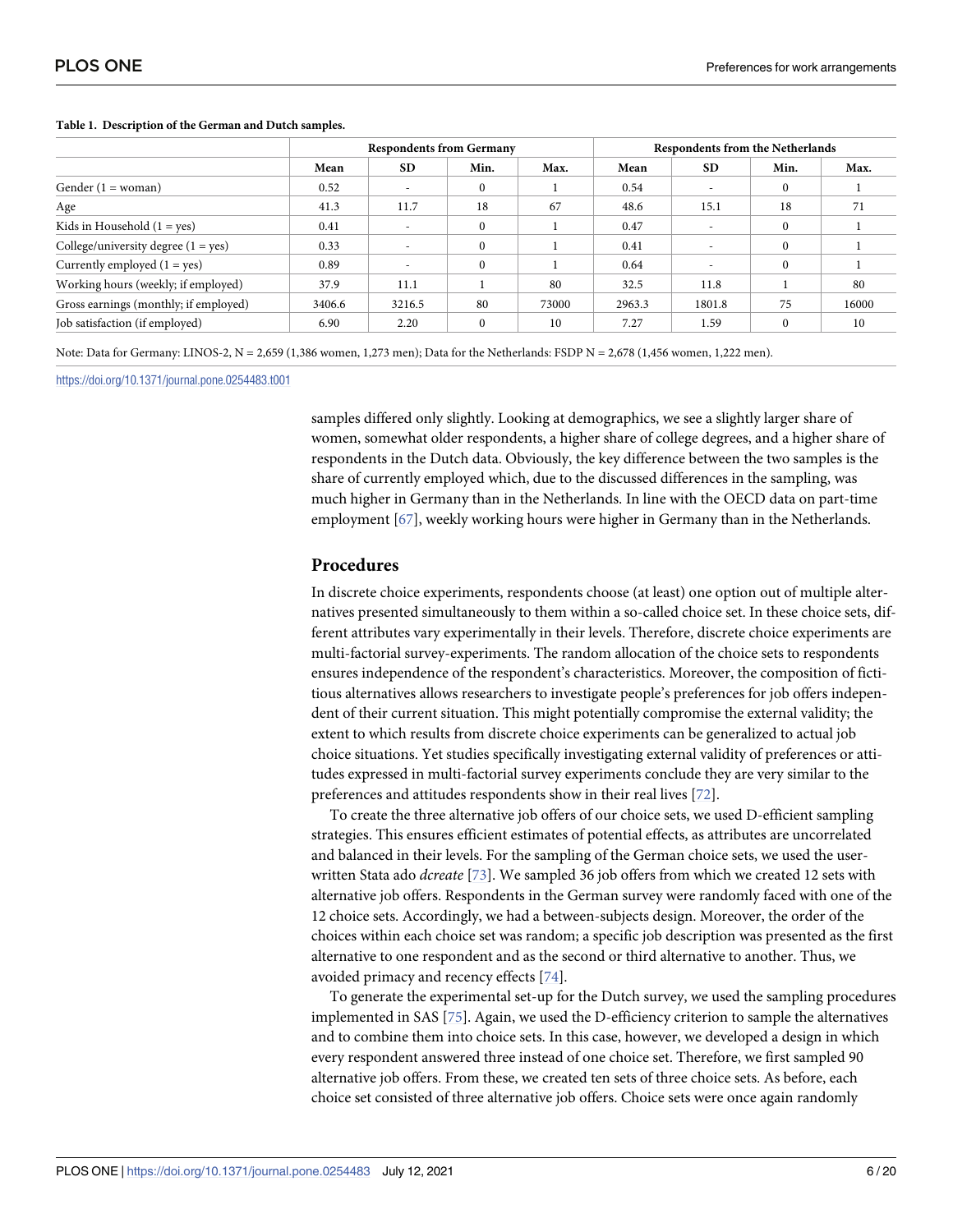allocated, but this time, the order of appearance of the three sets every respondent rated was also random. This ensured that the levels of choice attributes and respondent characteristics were uncorrelated, and there were no order effects within the sets.

In both surveys, respondents could skip the task. In the German case, only 76 of the 2,741 respondents did not make a decision on a job offer. Thus, 97 percent of all choice sets were answered. Among the Dutch respondents, only 86 percent of all displayed choice sets were answered. This might indicate that the differences between job offers were more subtle in the Dutch case—due to the higher number of overall experimentally varied job offers (90 vs. 36 in the German data)—thus increasing the difficulty of the decision-making process.

#### **Measures**

In the German version of the survey, our hypothetical job offers comprised five experimentally varied attributes: earnings, job security, opportunities for further training, scheduling flexibility, and prestige of the company. The Dutch version included a sixth attribute: the gender composition of the work team. All attributes had three levels (see Table 2). We varied earnings as average earnings, slightly above average earnings, and far above average earnings. We opted against job offers with under-average earnings as we assumed preferences for avoiding underpayment would dominate all other attributes. We also decided against concrete amounts of earnings to prevent respondents from comparing their actual earnings with those in the job offer. We measured job security by the employment duration specified in the job contract. Again, we varied three levels: a permanent contract, a 5-year contract, and a 2-year contract. In the third attribute, training opportunities, we distinguished between general training (e.g., distance learning, language courses) and work-specific training, both paid by the employer. General training measured investments in general human capital; work-specific training measured investments in specific human capital. The third level was no opportunities for further training. To capture preferences for family or care arrangements, we distinguished three types of scheduling flexibility that are commonly advertised in German job openings: flexible working hours with short-notice time off if needed, flexible working hours without extra time off if needed, and no flexibility in working hours at all. The reputation of the company offering the

|                | Job attribute                             | Levels                                                                                                                                          |  |
|----------------|-------------------------------------------|-------------------------------------------------------------------------------------------------------------------------------------------------|--|
| 1              | Earnings                                  | 1: Far above average<br>2. Slightly above average<br>3. Average                                                                                 |  |
| 2              | Contract duration                         | 1: Permanent contract<br>2: 5-year contract<br>3:2-year contract                                                                                |  |
| 3 <sup>1</sup> | Training opportunities                    | 1: General training paid by employer (e.g., distance learning, language<br>courses)<br>2: Subject-specific training paid by employer<br>3: None |  |
|                | 4   Family/care arrangements              | 1: Flexible work schedule with time off if needed<br>2: Flexible work schedule<br>3: None                                                       |  |
|                | 5   Reputation of the company             | 1: Very good<br>2: Average<br>3: Rather bad                                                                                                     |  |
| 6              | Gender composition (only in FSDP<br>data) | $1:$ More men<br>2: More women<br>3: About equal shares of men and women                                                                        |  |

| Table 2. Attributes and levels of the discrete choice experiment. |
|-------------------------------------------------------------------|
|-------------------------------------------------------------------|

<https://doi.org/10.1371/journal.pone.0254483.t002>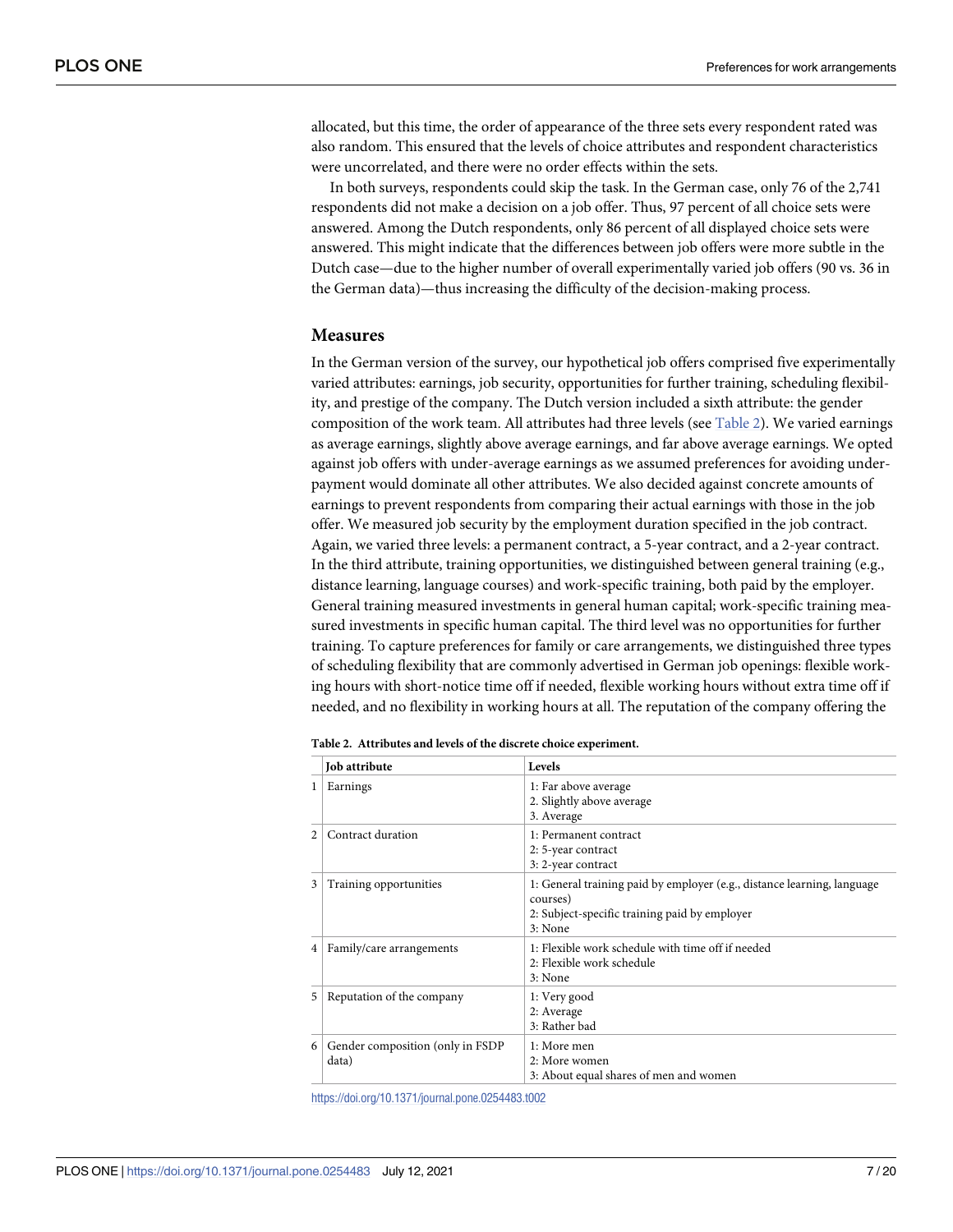<span id="page-7-0"></span>job was described as very good, average, or rather bad. The gender composition of the work team (only included in the Dutch data) varied between more men, more women, and about an equal share of men and women. [S1 Table](#page-15-0) shows a choice set with all six attributes.

#### **Data analytical approach**

Our modelling was theoretically grounded in random utility theory [[72](#page-19-0), [76](#page-19-0), [77](#page-19-0)]. The main idea of random utility theory is that people choose the option with maximum utility. Moreover, the overall utility can be decomposed into the partial utilities of each attribute that people value more or value less. Utility depends on aspects specific to the respondent (such as the current job situation or whether there are children in the household), on the job attributes presented in each job offer, and on an idiosyncratic error term. For example, in a model of a job offer choice in the German survey that depends on earnings (E), contract duration (C), training opportunities (T), family/care arrangements (F), reputation of the company (R), and the respondent's gender (G), the utilities for the three choices would be the following:

$$
U_{i1} = \alpha + \beta_1 E_{i1} + \beta_2 C_{i1} + \beta_3 T_{i1} + \beta_4 F_{i1} + \beta_5 R_{i1} + \gamma G_i + \varepsilon_{i1};
$$
\n(1)

$$
U_{i2} = \alpha + \beta_1 E_{i2} + \beta_2 C_{i2} + \beta_3 T_{i2} + \beta_4 F_{i2} + \beta_5 R_{i2} + \gamma G_i + \varepsilon_{i2};
$$
\n(2)

$$
U_{i3} = \alpha + \beta_1 E_{i3} + \beta_2 C_{i3} + \beta_3 T_{i3} + \beta_4 F_{i3} + \beta_5 R_{i3} + \gamma G_i + \varepsilon_{i1}.
$$
 (3)

The choice for alternative 1 reveals that

$$
U_{i1} - U_{i2} = \beta_1 (E_{i1} - E_{i2}) + \ldots + \beta_5 (R_{i1} - R_{i2}) + (\varepsilon_{i1} - \varepsilon_{i2}) > 0
$$
\n(4)

and

$$
U_{i1} - U_{i3} = \beta_1 (E_{i1} - E_{i3}) + \ldots + \beta_5 (R_{i1} - R_{i3}) + (\varepsilon_{i1} - \varepsilon_{i3}) > 0. \tag{5}
$$

Obviously, the constant term (α) and the term for the respondent's gender (γ*G*i) have fallen out of the comparison as they do not differ between the alternatives [[78](#page-19-0)].

As people's decisions on a job offer also depend on the displayed alternative offers, we estimated conditional logit models for the German and Dutch data. The conditional logit model (sometimes called multinomial logit model [\[78\]](#page-19-0)) is appropriate for unlabeled and randomly ordered choices, as in our case (in many discrete choice applications, choices are labeled—e.g., choice of a specific mode of transportation or preference for a specific brand—and thus require strategies that allow estimation of alternative specific intercepts) [[79,](#page-19-0) [80](#page-19-0)]. To test if respondent characteristics—such as gender—explained decisions for or against certain job offers, we included interaction terms. By doing this, we could test the theoretical assumption of gender differences for certain job attributes.

The structure of the Dutch survey was somewhat more complicated than the German one, as every respondent evaluated three choice sets. Therefore, we had 8,034 decisions nested in the 2,678 survey respondents. Re-analyses with panel-data mixed conditional logit models accounting for the data structure yielded results similar to those of the first choice set only. Therefore, we decided to report results the same way for the German and Dutch data.

In the following, we report all results as average semi-elasticities [[81](#page-19-0)] and provide the corresponding tables with all estimates, along with information on model fit statistics in the Supporting information. For our data analysis, we used Stata 16.1, for the estimation of the average semi-elasticities, we used the user written *ado aextlogit* [\[82\]](#page-19-0), for the presentation of results, we used the user-written *ados coefplot* [\[83\]](#page-19-0), *estout* [\[84\]](#page-19-0), and the scheme *plotplain* [\[85\]](#page-19-0).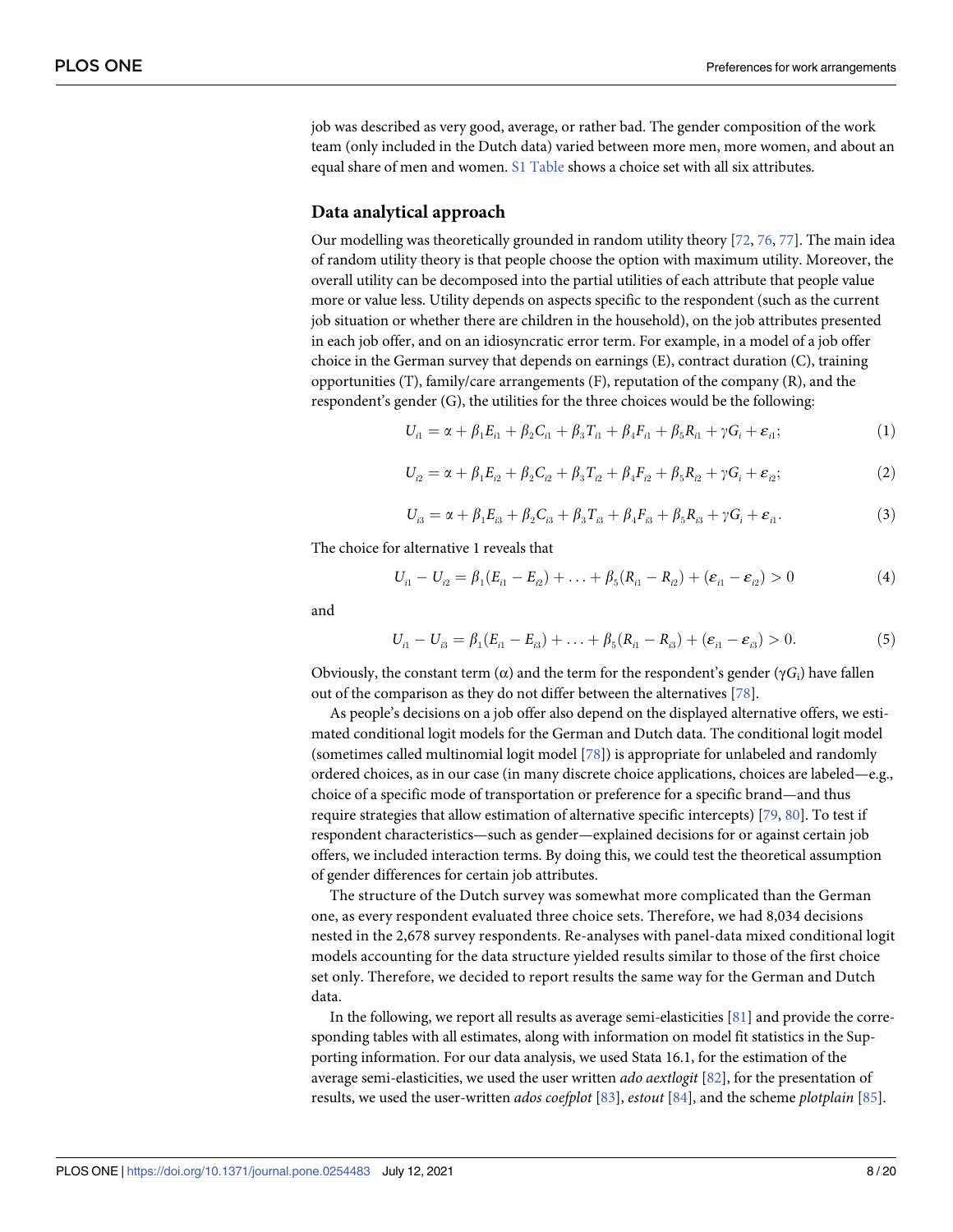# <span id="page-8-0"></span>**Results**

#### **Preferences for job characteristics in Germany and the Netherlands**

Fig 1 shows the results of the discrete choice experiment for the German sample. The figure displays the average semi-elasticities for all levels in contrast to the grand mean. The grand mean reflects the decision probability for one of the three job offers if the respondent has no preferences for one job offer over the others. This base probability of about 1/3 is set to zero in the figures. Accordingly, a positive effect—displayed to the right of the zero line on the x-axis —indicates that people are, on average, more likely to choose a job offer if it includes the respective job attribute. An effect displayed to the left of the zero line indicates people are less likely to choose a job offer if it includes the respective job attribute. The whiskers represent the 95% confidence intervals. A confidence interval overlapping zero means the effect of the respective job attribute is statistically not significant.

Looking at the dimension earnings first, we see that the percentage increase in the (base) probability of choosing a job offer was 24.2 percent if earnings were far above average and if the job offered slightly above average earnings, the probability increased by 7.3 percent. However, if the job offer included only about average earnings, the (base) probability of choosing this offer decreased by 31.5 percent. Wald tests on the equality of these effects indicate that people significantly preferred earnings far above average over earnings slightly above average  $(\chi^2 = 19.11; p < .001)$ , as well as far above average earnings over average earnings  $(\chi^2 = 146.78;$  $p < .001$ ), and slightly above average earnings over average earnings ( $\chi^2 = 72.40$ ;  $p < .001$ ). These results are in line with our theoretical expectations on the increasing utility of higher wages. Model 1 of [S2 Table](#page-15-0) shows the corresponding semi-elasticities in the traditional way with a reference category—meaning that coefficients in all tables in the Supporting



**Fig 1. Preferences for job attributes among respondents in the German survey.** The figure shows the relative decrease/increase in probabilities (with 95% confidence intervals) of choosing a job due to the respective job attribute.

<https://doi.org/10.1371/journal.pone.0254483.g001>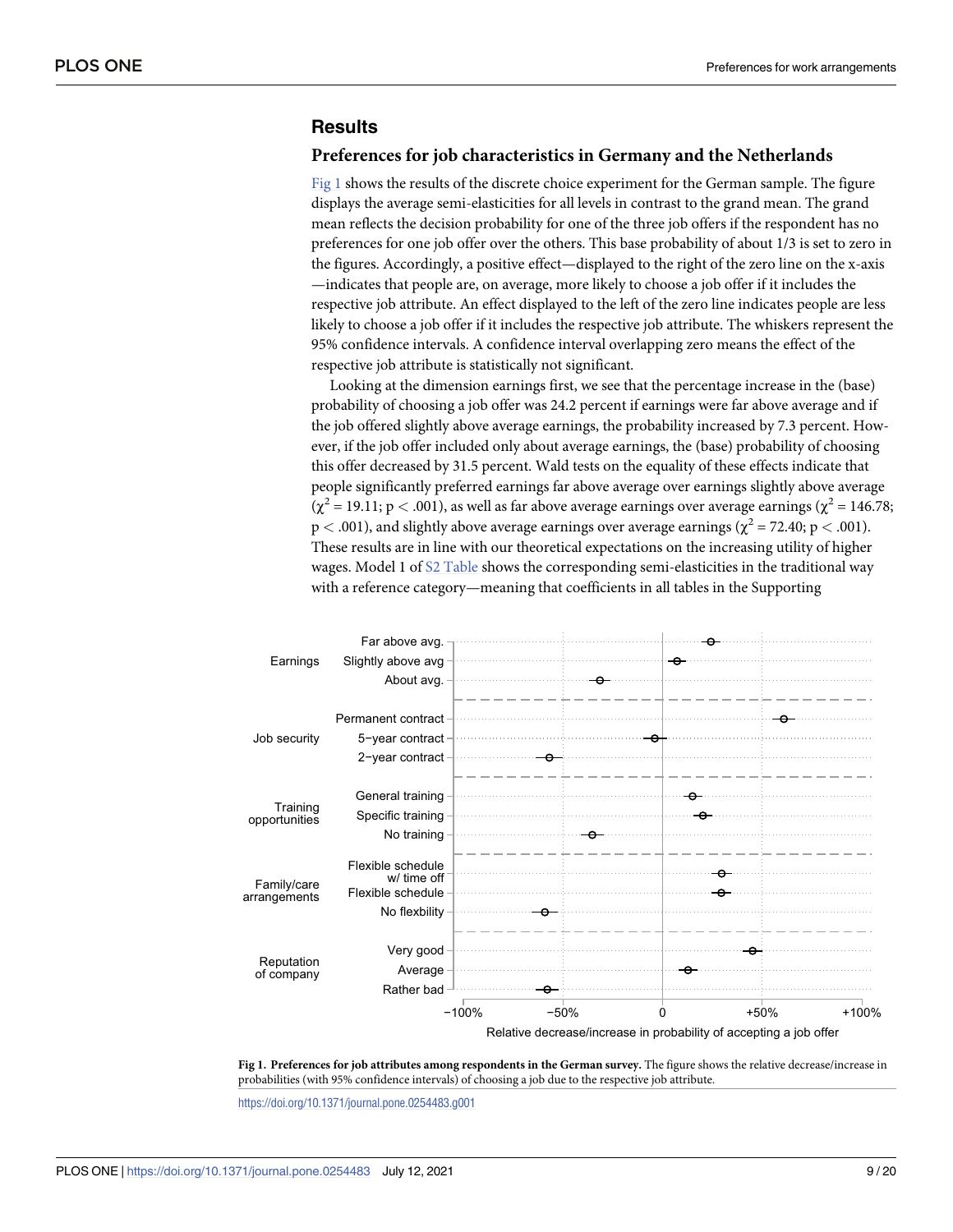<span id="page-9-0"></span>information must be interpreted with respect to the reference category instead of the base probability. For example, the coefficient of .557 for far above average earnings means that people are on average 55.7 percent more likely to choose a job offer displaying far above average earnings compared to a job offer with about average earnings (the reference category).

Second, people were, on average, 60.8 percent more likely to choose a job with a permanent contract and 56.9 percent less likely to choose a job lasting only 2-years. The effect of a 5-year contract was also slightly negative but not significant. Again, all differences between these levels of job security were statistically highly significant (permanent contract vs. 5-year contract:  $\chi^2 = 184.15$ ; p < .001; 5-year contract vs. 2-year contract:  $\chi^2 = 80.54$ ; p < .001).

Third, people preferred opportunities for further training over no training opportunities. Yet they did not differentiate between opportunities for general or specific training ( $\chi^2$  = 1.80; p = .179) as theory would suggest, given the generalizability and convertibility of the former.

Fourth, scheduling flexibility was important. People were, on average, about 30 percent more likely to choose a job offering scheduling flexibility. Yet it seemed to make little difference if in addition to a flexible schedule, time off if needed was explicitly granted ( $\chi^2$  = 0.01; p = .969). In contrast, people were 59.1 percent less likely to choose a job offer with no flexibility. This is in line with research suggesting employee preferences for more individualistic and flexible schedules.

Lastly, the reputation of the company made a difference in the decision process. People, on average, were much more likely to choose a job with a company with a very good reputation over one with a company with only an average reputation ( $\chi^2$  = 68.18; p < .001) or a rather bad reputation  $\chi^2$  = 440.83; p < .001). Surprisingly, a very good company reputation was even more important than high earnings ( $\chi^2$  = 49.53; p < .001), specific training opportunities ( $\chi^2$  = 50.67;  $p < .001$ ), or scheduling flexibility ( $\chi^2 = 20.62$ ;  $p < .001$ ).

[Fig 2](#page-10-0) shows the results for the Dutch sample. The graphical presentation is similar to that for the German sample. Model 1 of [S3 Table](#page-15-0) shows the respective coefficients and standard errors of the semi-elasticities when using specific reference categories.

Comparing Figs [1](#page-8-0) and [2,](#page-10-0) we observe that the overall effect sizes in the Dutch data were smaller than in the German data, but the directions and the relative sizes of the effects were quite similar. Additional analyses restricting the survey to employed respondents, to identical choice sets across surveys, and to only the first of each respondent's three decisions led to very similar results. This indicates that differences in study design did not account for the smaller effect sizes we found in the Dutch data. The preference structure was again very straightforward in terms of earnings, contract duration, further training, family/care arrangements, and reputation of the company. Yet in the Dutch case, the most important aspect driving the choice of a job offer was not job security but the reputation of the company. Nonetheless, job security was more important than high pay ( $\chi^2$  = 172.97; p < .001) or scheduling flexibility ( $\chi^2$  = 125.61; p *<* .001). Finally, with respect to the additional attribute included in the Dutch choice set—the gender composition of the work environment—people preferred working in workplaces with equal shares of men and women to working in male-dominated ( $\chi^2$  = 21.38; p < .001) or female-dominated ( $\chi^2$  = 30.88; p < .001) workplaces. People also showed a tendency to prefer male-dominated workplaces to female-dominated workplaces, but this difference was not statistically significant ( $\chi^2$  = 0.53; p = .466).

#### **Gender differences in job preferences**

[Fig 3](#page-11-0) shows the results separately for men and women in the German sample. Again, we estimated the displayed average semi-elasticities in contrast to the grand mean from the coefficients of [S2 Table](#page-15-0) (Model 2 and Model 3). We estimated separate models for men and women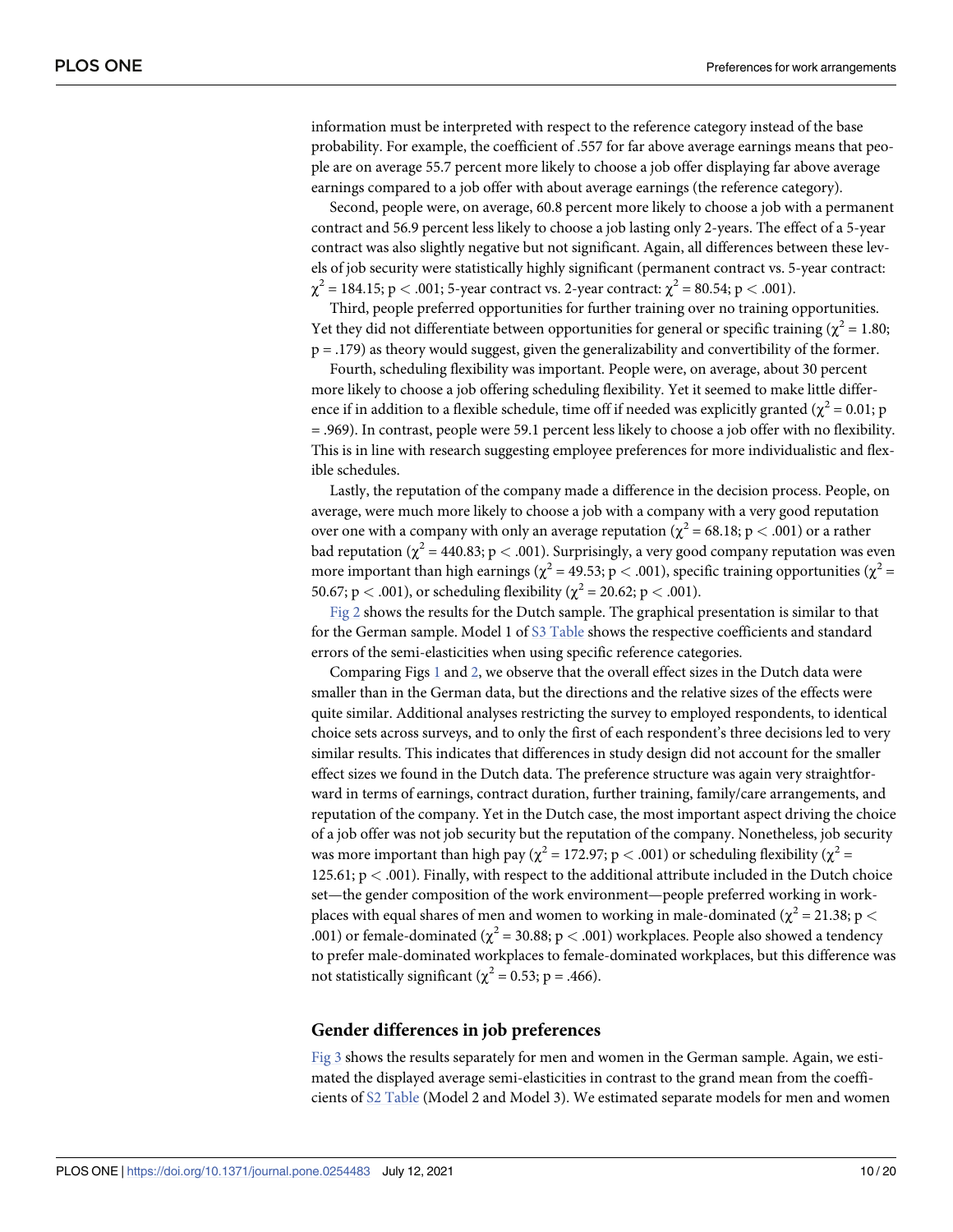<span id="page-10-0"></span>

**[Fig 2. P](#page-9-0)references for job attributes among respondents in the Dutch survey.** The figure shows the relative decrease/increase in probabilities (with 95% confidence intervals) of choosing a job due to the respective job attribute.

<https://doi.org/10.1371/journal.pone.0254483.g002>

and a full interaction model to formally test for gender differences (Model 1 of [S4 Table\)](#page-15-0). The inspection of [Fig 3](#page-11-0) suggests men and women based their decisions for or against a job offer on the same job attributes, but they had slightly different priorities. For men, the option to receive wages far above average was a stronger predictor of choosing a job than for women. While men were more likely to choose jobs with high earnings than those with slightly above average earnings ( $\chi^2$  = 23.42; p < .001), this differentiation did not matter as much to women ( $\chi^2$  = 1.58; p = .208). Men and women did not seem to differ considerably in their preferences for jobs with average earnings. While this resonates with our theoretical expectation that men value extrinsic aspects of a job more than women, we observed no statistically significant gender differences in preferences for earnings far above average ( $\chi^2$  = 1.92; p = .166) or slightly above average ( $\chi^2$  = 0.63; p = .428). Again, the most important aspect of a job offer for both men and women was job security, and we observed no gender differences in preferences for job security. Turning to the further training opportunities, we observed a slight leaning of women towards general human capital and of men towards specific human capital. However, these gender differences were not statistically significant. The possibility of having a flexible work schedule was significantly more important for women than for men. Women were more likely to choose job offers with flexible working hours ( $\chi^2$  = 5.88; p = .015) and flexible job offers with time off if needed ( $\chi^2$  = 8.48; p = .004). This is largely in line with the literature highlighting different responsibilities of men and women in the arrangements of work and family life. Lastly, the reputation of the company seemed to be somewhat more important for women. As the reputation of the company can be considered an intrinsic job characteristic, this result resonates with our theoretical expectations of the gendered valuation of extrinsic and intrinsic job attributes. Yet formal tests showed no significant gender differences ( $\chi^2$  =  $2.33; p = .127$ ).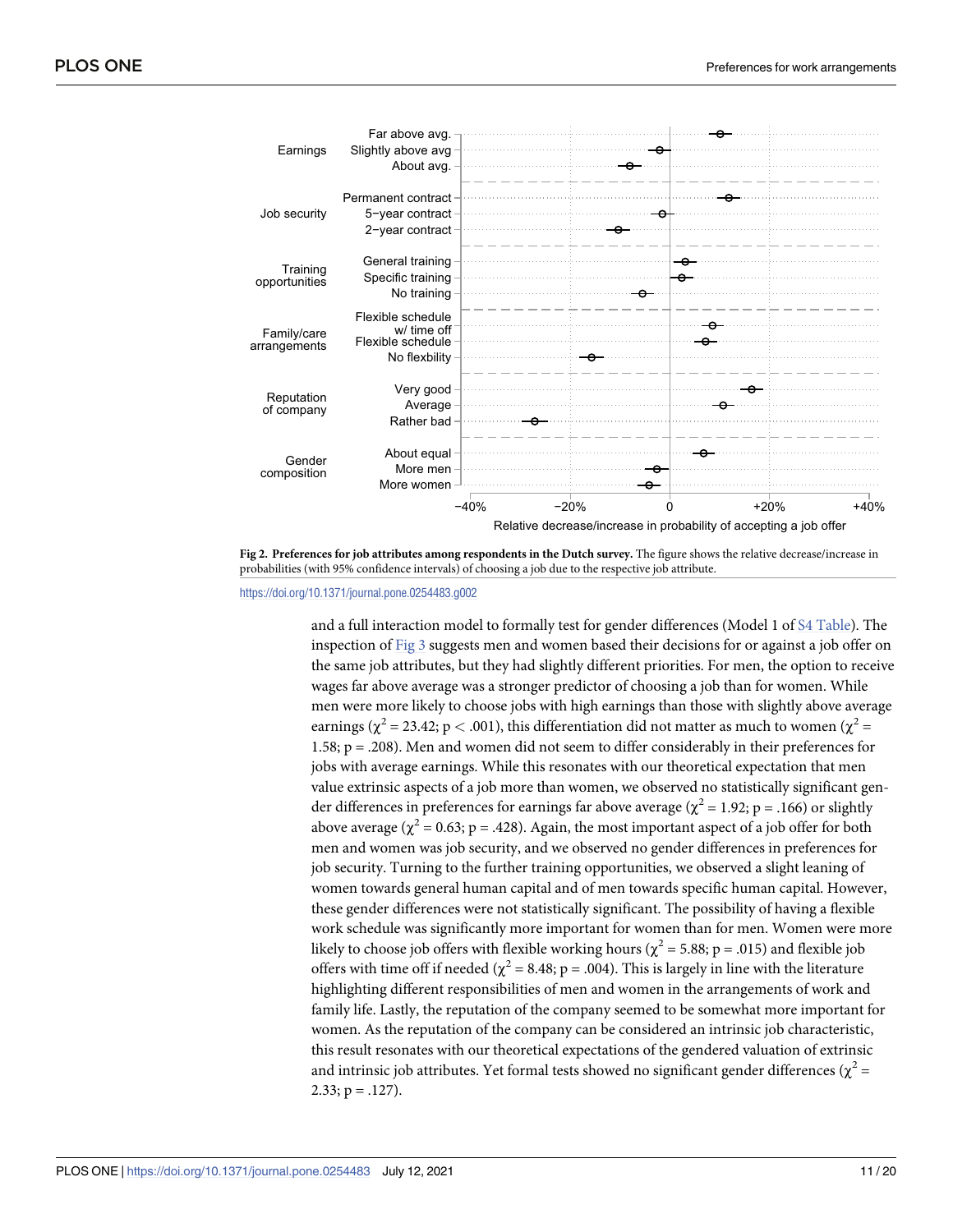<span id="page-11-0"></span>

**[Fig 3. P](#page-9-0)references for job attributes among male and female respondents in the German survey.** The figure shows the relative decrease/increase in probabilities (with 95% confidence intervals) of choosing a job due to the respective job attribute.

<https://doi.org/10.1371/journal.pone.0254483.g003>

When we compared the importance of the different job attributes separately for men and for women, we had some surprising results. Job security was the most important job attribute for men and women alike, but the preference order of the other job attributes was less clear. For men, a very good company reputation was even more important than high pay ( $\chi^2$  = 10.04; p = .002). Surprisingly, for men, having a flexible schedule ( $\chi^2$  = 0.46; p = .498) and specific training opportunities ( $\chi^2$  = 2.36; p = .124) were as important as high pay. For women, jobs with a flexible schedule with ( $\chi^2$  = 14.00; p < .001) or without ( $\chi^2$  = 9.42; p = .002) time off if needed were more attractive than high-paying jobs. These results are in line with the theoretical expectation that women do most of the reconciling of work and family but are less supportive of the expectation that men will show preferences for extrinsic job attributes.

[Fig 4](#page-12-0) shows the respective effects separately for male and female respondents. Model 2 and Model 3 of [S3 Table](#page-15-0) display the respective estimated semi-elasticities and standard errors. Model 2 of [S4 Table](#page-15-0) shows the full-interaction models that test for gender differences. The overall patterns shown in the German data in Fig 3 and the Dutch data in [Fig 4](#page-12-0) reveal remarkably similar preferences. As we found for the German respondents, among the Dutch respondents, high earnings and a permanent contract seemed to matter more for men. The formal test showed robust significant gender differences for a permanent contract ( $\chi^2$  = 13.61; p < .001) and marginal significant differences for high earnings ( $\chi^2$  = 3.37; p = .066). Scheduling flexibility ( $\chi^2$  = 15.14; p < .001; with time off if needed:  $\chi^2$  = 25.61; p < .001) and the reputation of the company ( $\chi^2$  = 3.54; p = .060) were more important to women. With respect to family/ care arrangements, it seemed women differentiated between the two types of scheduling flexibility. The probability of choosing a job increased by 12 percent if it included a flexible schedule with additional time of if needed, whereas it increased by 9 percent when "only" a flexible schedule was offered. This difference was not statistically significant, however ( $\chi^2$  = 1.30; p =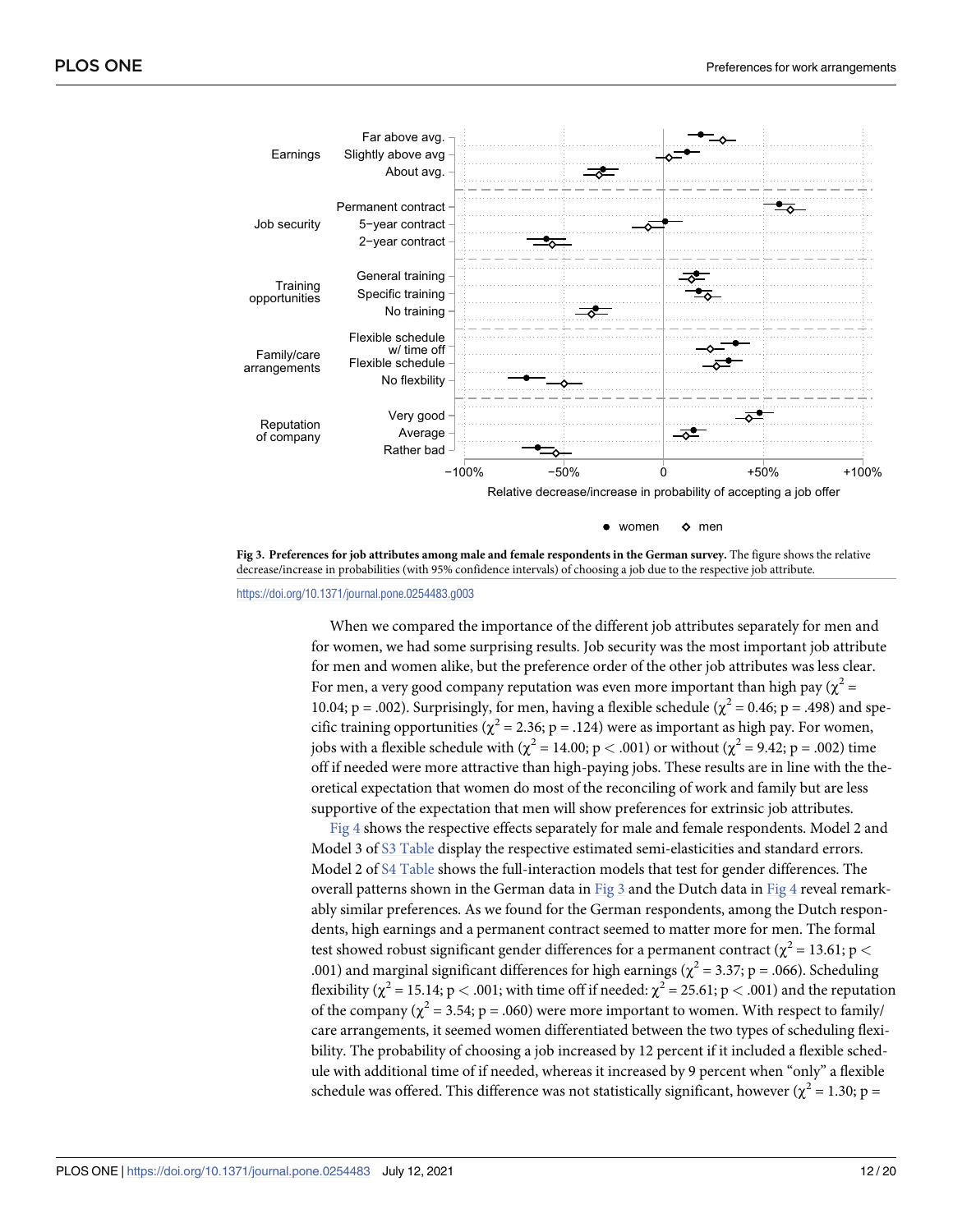<span id="page-12-0"></span>

decrease/increase in probabilities (with 95% confidence intervals) of choosing a job due to the respective job attribute.

<https://doi.org/10.1371/journal.pone.0254483.g004>

.253). Preferences for further training opportunities again resembled those we found in the German data. Yet the opportunity for further training did not affect women's job choices significantly, and it affected men's choices only slightly for general training. Results for preferences for the gender composition in the work environment were largely parallel for men and women: both seemed to prefer working with about equal shares of men and women. This result contradicts our theoretical expectation of homophily, namely, that men would prefer to work in male dominated and women in female dominated workplaces. There was a slight tendency among men to favor job offers from companies with more men over job offers from companies with more women and vice versa among women, but neither the difference among men ( $\chi^2$  = 1.80; p = .179) nor the difference among women ( $\chi^2$  = 0.09; p = .763) was statistically significant.

There were some remarkable cross-country gender differences. For Dutch men, high earnings were as important as a permanent contract ( $\chi^2$  = 2.02; p = .155), a very good company reputation ( $\chi^2$  = 0.03; p = .860), and a balanced gender composition of the work team ( $\chi^2$  = 0.16; p = .686). In contrast to German men, for Dutch men, high pay was more important than training opportunities ( $\chi^2$  = 16.27; p < .001) and scheduling flexibility ( $\chi^2$  = 10.64; p < .001). For Dutch women, a very good company reputation was more important than high earnings ( $\chi^2$  = 17.65;  $p < .001$ ) and a permanent contract ( $\chi^2 = 16.69$ ;  $p < .001$ ). All other aspects, except for further training opportunities, were equally important for Dutch women. These results are again largely in line with the theoretical expectation that women do most of the reconciling of work and family and also speak to the greater importance men place on extrinsic job attributes.

Our theory section suggests that in Germany and the Netherlands, women are more likely than men to face the challenge of aligning work schedules with household needs. Much of the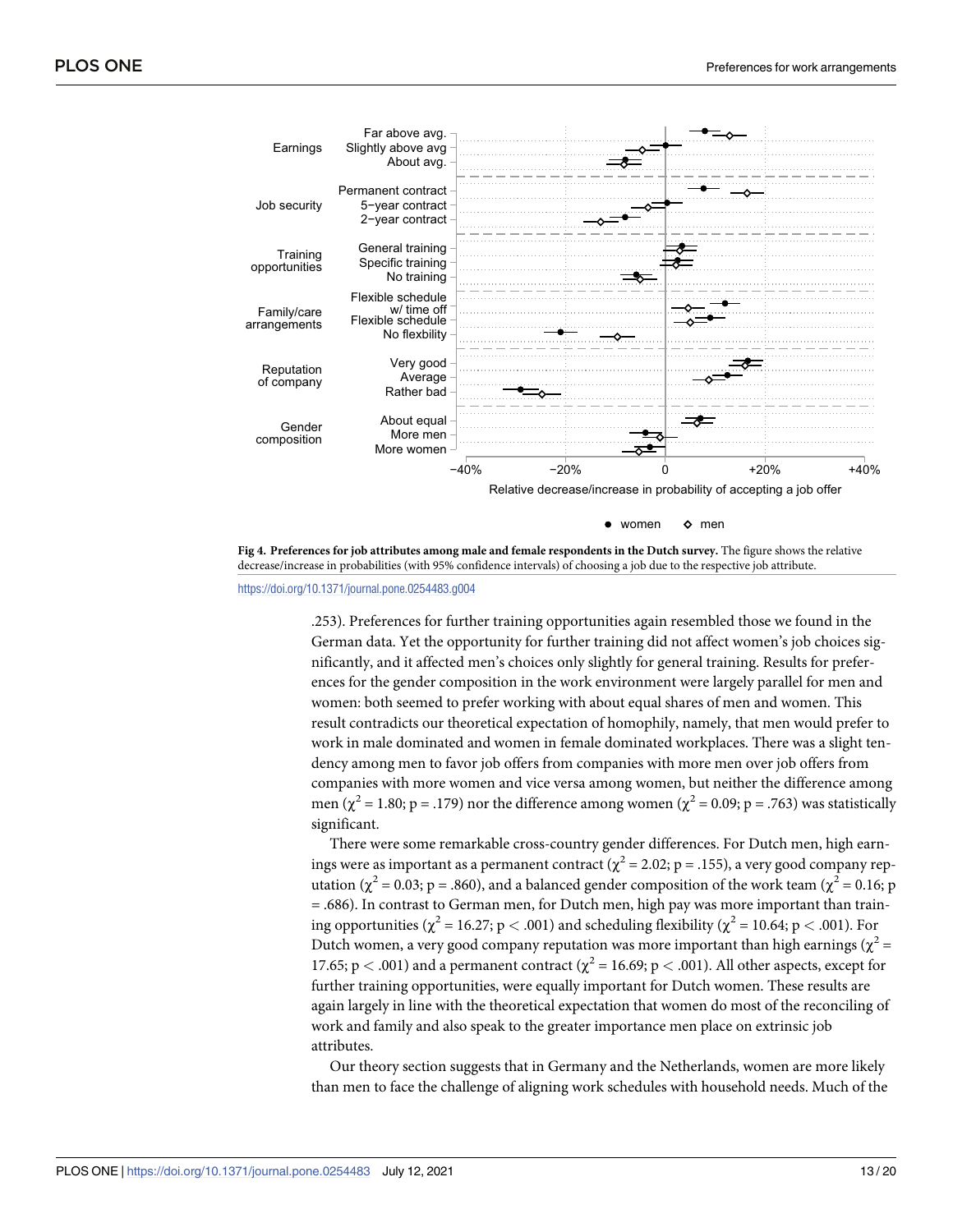debate on the high shares of part-time working women has revolved around women's need for scheduling flexibility if they care for children [\[46\]](#page-18-0). Therefore, we checked if children in the household moderated women's preferences for jobs with scheduling flexibility. The respective full-interaction models are displayed in [S5](#page-16-0) and [S6](#page-16-0) Tables. For the German respondents (see [S5](#page-16-0) [Table](#page-16-0)), the presence of children increased preferences for scheduling flexibility. However, this effect was entirely driven by women's preferences for flexibility. German men showed no significantly increased preferences for flexible schedules if children were in the household (Model 3 of [S5 Table\)](#page-16-0). For the Dutch respondents ([S6 Table\)](#page-16-0), preferences for scheduling flexibility were also higher if children lived in the household. This effect seemed to be mostly driven by male respondents and likely reflected the less generous parental leave policies for fathers in the Netherlands.

### **Robustness checks**

To corroborate our results, we complemented our analyses with sensitivity analyses and robustness checks. As Dutch respondents completed three different choice sets, we re-analyzed the data with panel-data mixed conditional logit models to allow for correlations not only within but also across choice situations. In addition, we investigated whether the results changed when we restricted the data to the first choice per respondent. These sensitivity analyses yielded results similar to those presented above.

We checked whether the general patterns of our results held in two subgroup analyses. First, we investigated whether currently employed respondents differed in their job preferences from respondents who were not currently employed. The idea was that certain job characteristics, such as job security or flexibility, might be more important to employed respondents, as they might be more salient in their daily lives. [S7 Table](#page-16-0) shows the full interaction model. Among the German respondents (Model 1), none of the interactions was significant, suggesting current employment status did not influence job preferences. However, two interactions were significant for the Dutch respondents (Model 2). For employed Dutch respondents, a permanent contract was somewhat more important, and a flexible schedule was somewhat less important than for the unemployed. Nevertheless, the general pattern of job preferences remained largely the same.

Second, we investigated if, among the employed, current job satisfaction affected the results. The idea was that those who were dissatisfied with their current job were more likely to be in the process of a job search and therefore would be faced with similar choices in their real lives. [S8 Table](#page-16-0) shows a full interaction model with current job dissatisfaction as a moderator. We defined all employees who rated their job satisfaction on an 11-point scale below the country mean as dissatisfied. The interactions indicated that our reported results were solid. We only detected one significant interaction, whereby dissatisfied respondents had somewhat higher preferences for training opportunities.

## **Discussion**

In this study, we investigated which job attributes people consider more important when choosing a job. For this, we designed a discrete choice experiment in which we experimentally varied the levels of six job attributes. We expected to find positive effects of high earnings, permanent contracts, further training opportunities, scheduling flexibility, company reputation, and same gender working groups on the probability of choosing a job offer. In 2017, we implemented our discrete choice experiment in large-scale surveys in Germany and the Netherlands.

Even though the experimental design and the survey samples of the two studies differed considerably, our analyses revealed largely similar job preferences among German and Dutch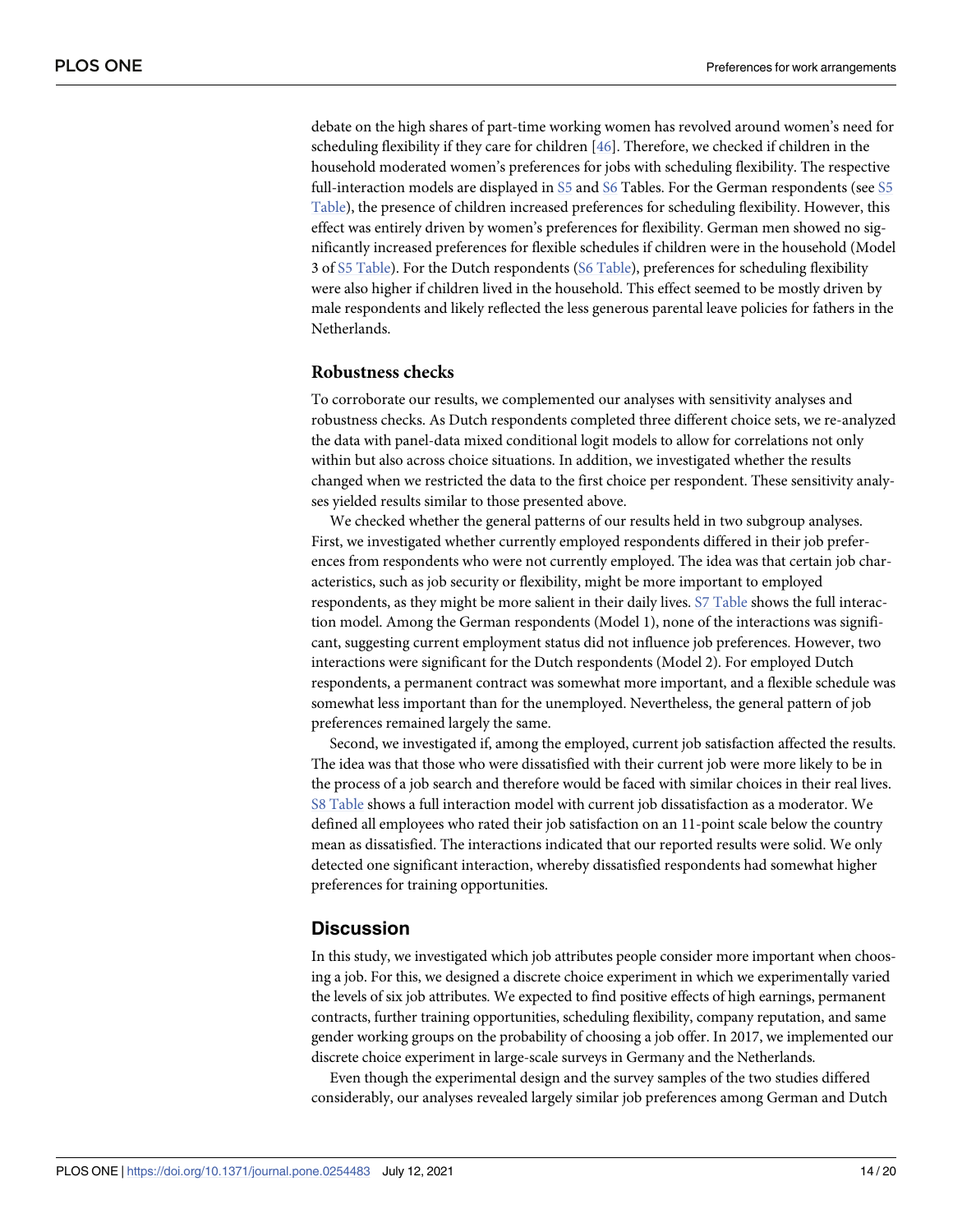<span id="page-14-0"></span>respondents. More specifically, people's decisions on a job offer were mostly driven by high job security in terms of a permanent contract, by high earnings, and by a very good company reputation. Yet we detected some notable cross-country differences in which job attribute people considered most important. While German respondents thought job security was the most important attribute, Dutch respondents pointed to the company reputation. Arguably, a permanent contract means more in terms of employment protection in Germany than the Netherlands. As German employment regulations set higher barriers for employers to fire employees without due cause, initial employment in Germany is increasingly on a fixed term basis. Because of the less strict employment regulations in the Netherlands, Dutch respondents might have associated permanent contracts less strongly with job security than German respondents. Somewhat surprisingly, in both countries, people thought high pay was less important than we had expected. Admittedly, we did not vary absolute pay levels; we only specified whether a specific job paid much more, slightly more, or about the same as similar jobs. In Germany, a permanent contract was more important than high pay; in the Netherlands, a good company reputation and a permanent contract were more important than high pay. This is in line with sociological theory's suggestion that people's job preferences are increasingly driven by other job aspects than high pay [\[11–15](#page-17-0)].

In more detailed analyses, we looked for gendered job preferences. As expected, while all respondents valued scheduling flexibility, it was more important for women than men. This supports our theoretical reasoning on traditional gender roles and is in line with recent research finding a considerable gender gap in household responsibilities [[43–45\]](#page-18-0). To corroborate our interpretation of the finding, we investigated the moderating role of children in the household on job preferences. In both countries, we found more preference for scheduling flexibility if there were children in the household. Notably, in Germany, children in the household increased women's preferences for scheduling flexibility but did not play a significant role in men's preferences. This accords with recent research showing gender differences in scheduling flexibility and care responsibilities [\[86\]](#page-19-0). Interestingly, in the Netherlands, children in the household increased men's but not women's preferences for scheduling flexibility. In the Netherlands, women with children are more likely to work part time than men (and also more likely to work part time than German women), and for part-timers, scheduling flexibility may be less important. But this is only speculative. In-depth analysis and a thorough theoretical discussion are required to gain a better understanding of these country specific differences.

While our analyses confirmed our expectation that women would have stronger preferences for scheduling flexibility than men, we had mixed results for our broader expectations of men's stronger preferences for extrinsic job attributes and women's stronger preferences for intrinsic job attributes. Dutch men considered high pay more important than further training opportunities or scheduling flexibility, but German men showed no statistically significant preferences for either of these job attributes.

Lastly, the gender composition of the team, measured only in the Dutch sample, revealed that men and women both preferred to work in teams with a balanced share of men and women. This did not support our expectation of a preference for homophily among both men and women and might indicate that people dislike being in a minority position. Future studies should look into this in greater detail.

#### **Limitations**

Our study contributes to the knowledge on preferences of employees for specific job aspects. Nonetheless, we must acknowledge some limitations. The first limitation is the lack of generalizability of our results. As discrete choice experiments are survey experiments with fictitious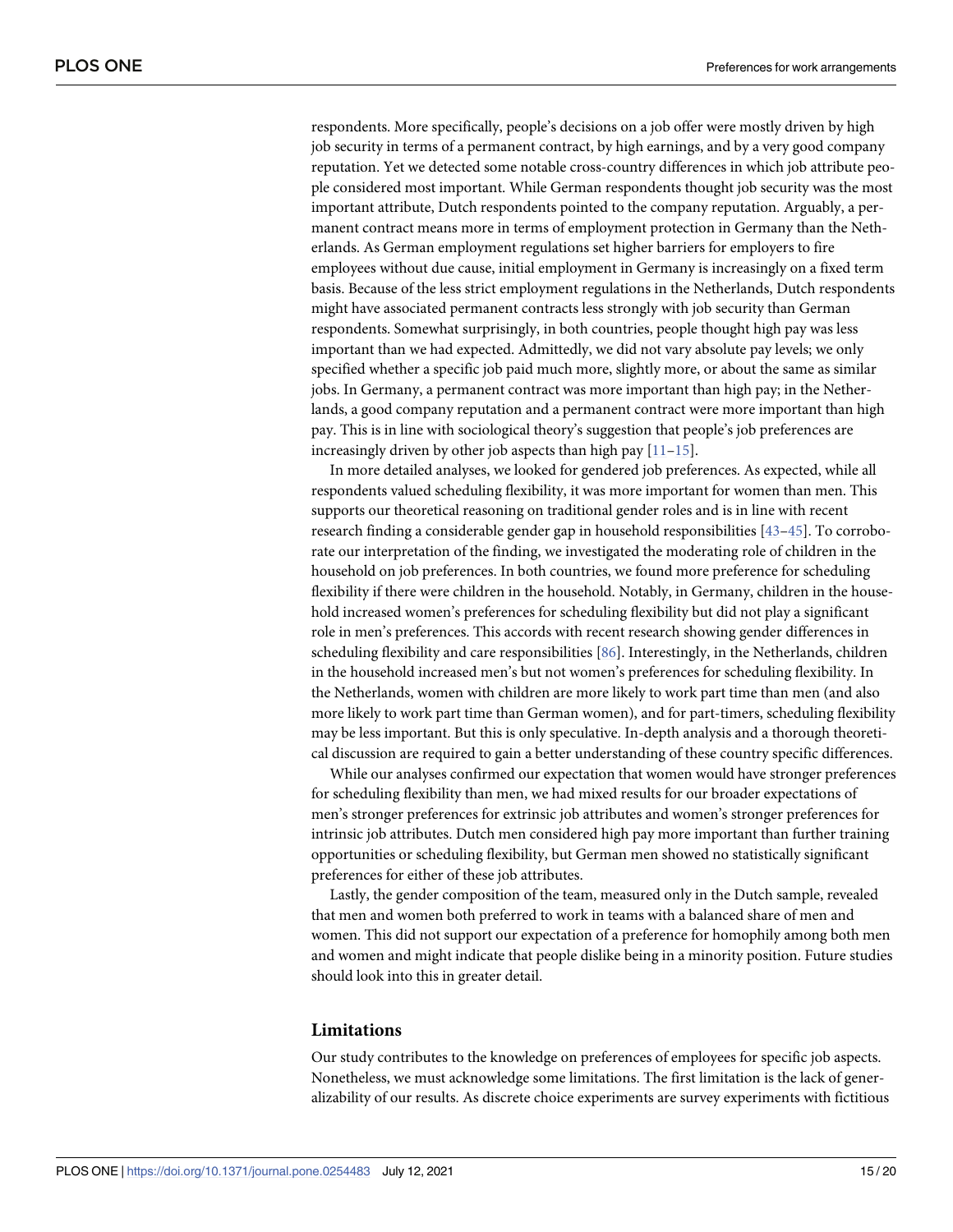<span id="page-15-0"></span>choices, it remains unclear whether people would use the same criteria and in the same way when making real-life decisions. Instead of actual behavior, we measured behavioral intentions. A recent study with a discrete choice design looking at job preferences of undergraduates found these preferences were largely related to actual job choices reported four years after graduation [\[11\]](#page-17-0).

A second limitation was the difference in effect sizes for the two samples. The effects of the job attributes on the decision on a job offer were much stronger for the German than the Dutch sample. We believe the direction and relative importance of the specific dimensions are solid, and we offer a couple of possible explanations of the differences in effect sizes. First, these differences could reflect the different methodological approaches. We used more dimensions, more job offers, and more decisions per respondent in the Dutch survey. Consequently, the decisions might have been harder for the Dutch respondents, thereby leading to smaller effect sizes. The higher number of missing values on job choices among the Dutch respondents suggests this possibility. Second, the differences might indicate that the phrasing of the different levels of attributes captured the theoretical ideas better in the German context. Third, there may be actual country differences in people's preference structures related to national norms and/or labor market structures. We encourage scholars to investigate job preference structures from a cross-country comparative perspective to probe this issue.

# **Conclusions**

In this paper, we have shown how the use of discrete choice sets might shed light on people's preferences for certain job attributes. While our results are largely in line with findings from previous observational studies, they suggest job-seeking behavior is not solely driven by a desire to maximize earnings. Moreover, our finding of gendered preferences suggests women value different job characteristics than men.

We have simply given an overview, and many more questions could be answered with our design. A promising approach would be to focus more specifically on a single job attribute or the social context of respondents. For example, our robustness checks revealed that respondents who were dissatisfied in their current job had a higher preference for training opportunities. Intuitively this makes sense; dissatisfied people may seek avenues to leave their present job. Corroboration of this interpretation requires a sound theoretical foundation and the formulation of specific hypotheses that take different potential causes of job dissatisfaction into account. Our complementary analyses revealed that children in the household moderated respondents' preferences for scheduling flexibility but affected men and women differently in Germany and the Netherlands. Future studies with a strong theoretical basis focusing on country level explanations and using in-depth analyses could develop our understanding of these country specific peculiarities.

#### **Supporting information**

**[S1 Table.](http://www.plosone.org/article/fetchSingleRepresentation.action?uri=info:doi/10.1371/journal.pone.0254483.s001) Example choice set with six job attributes.** (PDF)

**[S2 Table.](http://www.plosone.org/article/fetchSingleRepresentation.action?uri=info:doi/10.1371/journal.pone.0254483.s002) Main effects for German respondents choosing a job offer.** (PDF)

**[S3 Table.](http://www.plosone.org/article/fetchSingleRepresentation.action?uri=info:doi/10.1371/journal.pone.0254483.s003) Main effects for Dutch respondents choosing a job offer.** (PDF)

**[S4 Table.](http://www.plosone.org/article/fetchSingleRepresentation.action?uri=info:doi/10.1371/journal.pone.0254483.s004) Full-interaction models w/ respondent's gender as moderator.** (PDF)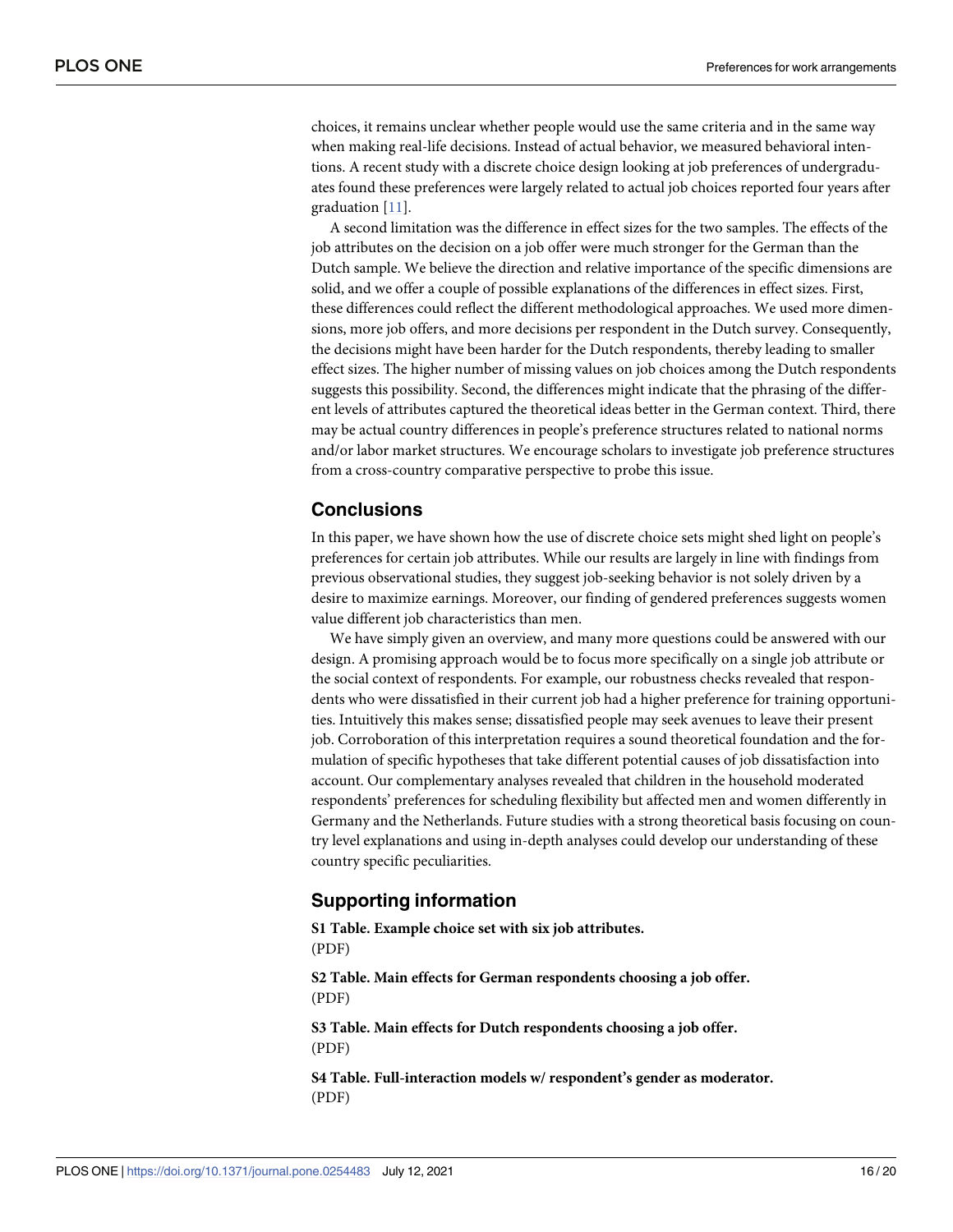<span id="page-16-0"></span>**[S5 Table.](http://www.plosone.org/article/fetchSingleRepresentation.action?uri=info:doi/10.1371/journal.pone.0254483.s005) Full-interaction models for German respondents w/ children in household as moderator.**

(PDF)

**[S6 Table.](http://www.plosone.org/article/fetchSingleRepresentation.action?uri=info:doi/10.1371/journal.pone.0254483.s006) Full-interaction models for Dutch respondents w/ children in household as moderator.**

(PDF)

**[S7 Table.](http://www.plosone.org/article/fetchSingleRepresentation.action?uri=info:doi/10.1371/journal.pone.0254483.s007) Full-interaction models w/ respondent's current employment status as moderator.**

(PDF)

**[S8 Table.](http://www.plosone.org/article/fetchSingleRepresentation.action?uri=info:doi/10.1371/journal.pone.0254483.s008) Full-interaction models w/ respondent's current job satisfaction as moderator.** (PDF)

# **Author Contributions**

**Conceptualization:** Peter Valet, Carsten Sauer, Jochem Tolsma.

**Data curation:** Peter Valet, Carsten Sauer, Jochem Tolsma.

**Formal analysis:** Peter Valet, Carsten Sauer, Jochem Tolsma.

**Investigation:** Carsten Sauer, Jochem Tolsma.

**Methodology:** Peter Valet, Carsten Sauer, Jochem Tolsma.

**Visualization:** Peter Valet.

**Writing – original draft:** Peter Valet, Carsten Sauer.

**Writing – review & editing:** Peter Valet, Carsten Sauer, Jochem Tolsma.

#### **References**

- **[1](#page-0-0).** Korpi W, Palme J. New Politics and Class Politics in the Context of Austerity and Globalization: Welfare State Regress in 18 Countries, 1975–95. Am Polit Sci Rev. 2003; 97: 425–446. [https://doi.org/10.1017/](https://doi.org/10.1017/S0003055403000789) [S0003055403000789](https://doi.org/10.1017/S0003055403000789)
- **[2](#page-0-0).** Kalleberg AL. Nonstandard Employment Relations: Part-time, Temporary and Contract Work. Annu Rev Sociol. 2000; 26: 341–365. <https://doi.org/10.1146/annurev.soc.26.1.341>
- **[3](#page-0-0).** Katz LF, Krueger AB. The Rise and Nature of Alternative Work Arrangements in the United States, 1995–2015. ILR Rev. 2019; 72: 382–416. <https://doi.org/10.1177/0019793918820008>
- **[4](#page-0-0).** Inanc H. Unemployment, Temporary Work, and Subjective Well-Being: The Gendered Effect of Spousal Labor Market Insecurity. Am Sociol Rev. 2018; 83: 536–566. [https://doi.org/10.1177/](https://doi.org/10.1177/0003122418772061) [0003122418772061](https://doi.org/10.1177/0003122418772061)
- **[5](#page-0-0).** Beham B, Drobnič S, Präg P, Baierl A, Eckner J. Part-time work and gender inequality in Europe: a comparative analysis of satisfaction with work–life balance. Eur Soc. 2019; 21: 378–402. [https://doi.org/10.](https://doi.org/10.1080/14616696.2018.1473627) [1080/14616696.2018.1473627](https://doi.org/10.1080/14616696.2018.1473627)
- **[6](#page-0-0).** Golden L. Still falling short on hours and pay. Part-time work becoming new normal. Econmic Policy Inst. 2016. <https://doi.org/epi.org/114028>
- **[7](#page-0-0).** McMunn A, Lacey R, Worts D, McDonough P, Stafford M, Booker C, et al. De-standardization and gender convergence in work–family life courses in Great Britain: A multi-channel sequence analysis. Adv Life Course Res. 2015; 26: 60–75. <https://doi.org/10.1016/j.alcr.2015.06.002>
- **[8](#page-0-0).** Mills M. Individualization and the Life Course: Toward a Theoretical Model and Empirical Evidence. In: Howard C, editor. Contested Individualization. New York: Palgrave Macmillan; 2007. pp. 61–79.
- **[9](#page-0-0).** England P, Farkas G. Households, Employment, and Gender: A Social, Economic, and Demographic View. New York: Aldine Pub. Co.; 1986.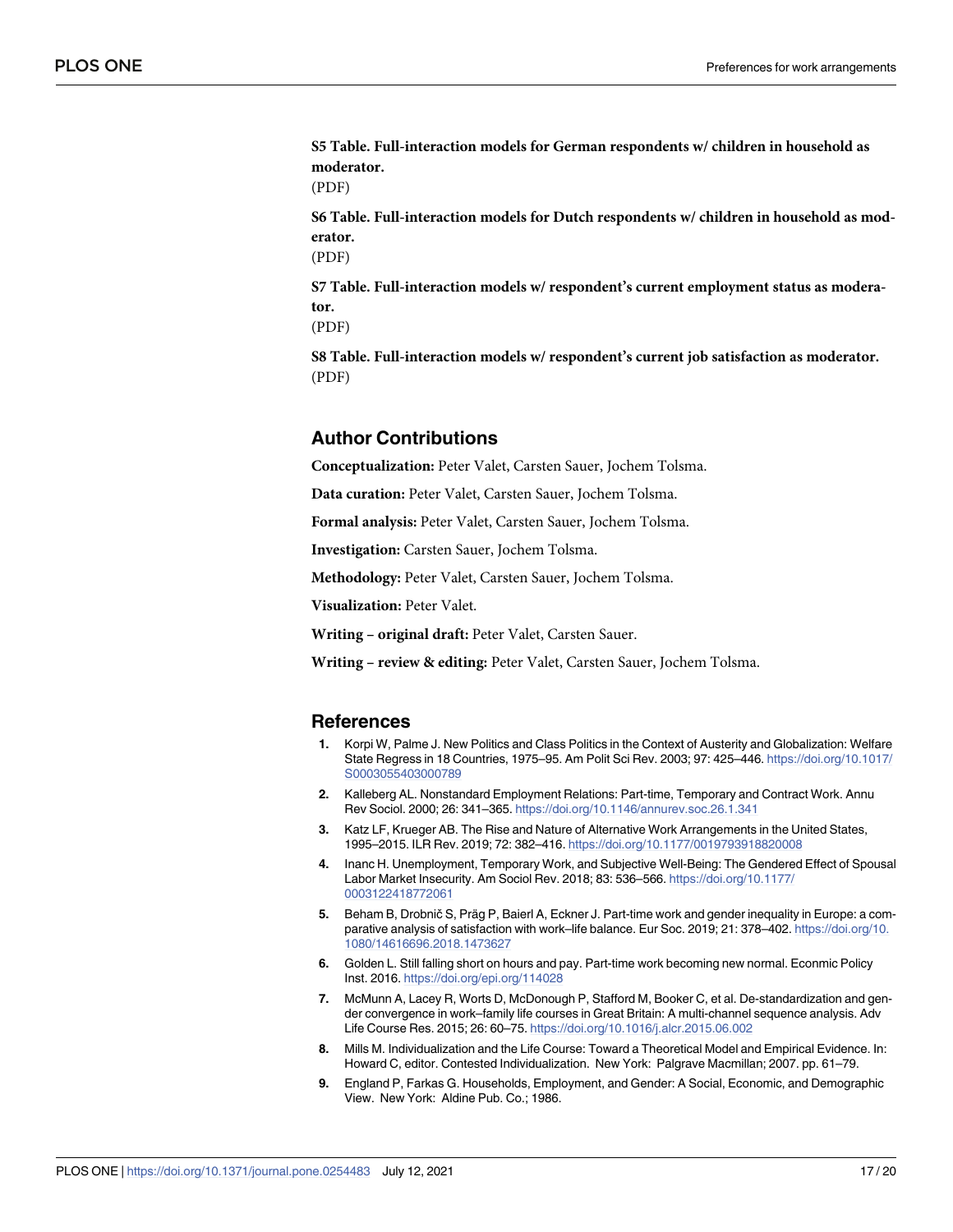- <span id="page-17-0"></span>**[10](#page-0-0).** Parreira do Amaral M, Zelinka J. Lifelong learning policies shaping the life courses of young adults. An interpretative analysis of orientations, objectives and solutions. Comp Educ. 2019; 55: 404–421. [https://](https://doi.org/10.1080/03050068.2019.1619333) [doi.org/10.1080/03050068.2019.1619333](https://doi.org/10.1080/03050068.2019.1619333)
- **[11](#page-1-0).** Wiswall M, Zafar B. Preference for the workplace, investment in human capital, and gender. Q J Econ. 2018; 133: 457–507. <https://doi.org/10.1093/qje/qjx035> PMID: [30237622](http://www.ncbi.nlm.nih.gov/pubmed/30237622)
- **[12](#page-1-0).** Russell H, O'Connell PJ, McGinnity F. The impact of flexible working arrangements on work-life conflict and work pressure in Ireland. Gender, Work Organ. 2009; 16: 73–97. [https://doi.org/10.1111/j.1468-](https://doi.org/10.1111/j.1468-0432.2008.00431.x) [0432.2008.00431.x](https://doi.org/10.1111/j.1468-0432.2008.00431.x)
- **[13](#page-1-0).** Johnson MJ, Jiang L. Reaping the benefits of meaningful work: The mediating versus moderating role of work engagement. Stress Heal. 2017; 33: 288–297. <https://doi.org/10.1002/smi.2710> PMID: [27647548](http://www.ncbi.nlm.nih.gov/pubmed/27647548)
- **[14](#page-1-0).** Cable DM, Turban DB. The Value of Organizational Reputation in the Recruitment Context: A Brand-Equity Perspective. J Appl Soc Psychol. 2003; 33: 2244–2266. [https://doi.org/10.1111/j.1559-1816.](https://doi.org/10.1111/j.1559-1816.2003.tb01883.x) [2003.tb01883.x](https://doi.org/10.1111/j.1559-1816.2003.tb01883.x)
- **[15](#page-1-0).** Esser I, Lindh A. Job Preferences in Comparative Perspective 1989–2015: A Multidimensional Evaluation of Individual and Contextual Influences. Int J Sociol. 2018; 48: 142–169. [https://doi.org/10.1080/](https://doi.org/10.1080/00207659.2018.1446118) [00207659.2018.1446118](https://doi.org/10.1080/00207659.2018.1446118)
- **[16](#page-1-0).** Kalleberg AL. Good Jobs, Bad Jobs: The Rise of Polarized and Precarious Employment Systems in the United States, 1970s-2000s. New York: Russell Sage Foundation; 2011.
- **[17](#page-1-0).** Alwin DF, Braun M, Scott J. The Separation of Work and the Family: Attitudes Towards Women's Labour-Force Participation in Germany, Great Britain, and the United States. Eur Sociol Rev. 1992; 8: 13–37. <https://doi.org/10.1093/oxfordjournals.esr.a036620>
- **[18](#page-1-0).** Betz M, O'Connell L. Work Orientations of Males and Females: Exploring the Gender Socialization Approach. Sociol Inq. 1989; 59: 318–330. <https://doi.org/10.1111/j.1475-682X.1989.tb00109.x>
- **[19](#page-1-0).** Edgell S, Granter E. The Sociology of Work. Continuity and Change in Paid and Unpaid Work. 3rd ed. London: Sage Publications Ltd; 2020.
- **[20](#page-2-0).** Rynes SL, Gerhart B, Minette KA. The importance of pay in employee motivation: Discrepancies between what people say and what they do. Hum Resour Manage. 2004; 43: 381–394. [https://doi.org/](https://doi.org/10.1002/hrm.20031) [10.1002/hrm.20031](https://doi.org/10.1002/hrm.20031)
- **[21](#page-2-0).** Stinchcombe AL. On creating efficient industrial administration. New York: Academic Press; 1974.
- **[22](#page-2-0).** Clark AE, Senik C. Who compares to Whom? The anatomy of income comparisons in Europe. Econ J. 2010; 120: 573–594. <https://doi.org/10.1111/j.1468-0297.2010.02359.x>
- **[23](#page-2-0).** Ferrer-i-Carbonell A. Income and well-being: An empirical analysis of the comparison income effect. J Public Econ. 2005; 89: 997–1019. <https://doi.org/10.1016/j.jpubeco.2004.06.003>
- **[24](#page-2-0).** Kahneman D, Deaton A. High income improves evaluation of life but not emotional well-being. Psychol Cogn Sci. 2010; 107: 16489–16493. <https://doi.org/10.1073/pnas.1011492107> PMID: [20823223](http://www.ncbi.nlm.nih.gov/pubmed/20823223)
- **25.** Sacks DW, Stevenson B, Wolfers J. The new stylized facts about income and subjective well-being. IZA Discuss Pap. 2012; 7105: 1–14. <https://doi.org/10.1037/a0029873> PMID: [23231724](http://www.ncbi.nlm.nih.gov/pubmed/23231724)
- **[26](#page-2-0).** Stevenson B, Wolfers J. Subjective Well-Being and Income: Is There Any Evidence of Satiation? Am Econ Rev Pap Proc. 2013; 103: 598–604. <https://doi.org/10.1257/aer.103.3.598>
- **[27](#page-2-0).** Jenkins GD Jr., Mitra A, Gupta N, Shaw JD. Job Satisfaction Among Academic Staff in Private Universities in Malaysia. J Appl Psychol. 1998; 83: 777–787. [https://doi.org/10.1002/\(sici\)1097-0142](https://doi.org/10.1002/%28sici%291097-0142%2819980815%2983%3A4%26lt%3B777%3A%3Aaid-cncr22%26gt%3B3.0.co%3B2-o) [\(19980815\)83:4](https://doi.org/10.1002/%28sici%291097-0142%2819980815%2983%3A4%26lt%3B777%3A%3Aaid-cncr22%26gt%3B3.0.co%3B2-o)<777::aid-cncr22>3.0.co;2-o PMID: [9708945](http://www.ncbi.nlm.nih.gov/pubmed/9708945)
- **[28](#page-2-0).** Stier H, Yaish M. Occupational segregation and gender inequality in job quality: A multi-level approach. Work Employ Soc. 2014; 28: 225–246. <https://doi.org/10.1177/0950017013510758>
- **[29](#page-2-0).** England P. Emerging Theories of Care Work. Annu Rev Sociol. 2005; 31: 381–399. [https://doi.org/10.](https://doi.org/10.1146/annurev.soc.31.041304.122317) [1146/annurev.soc.31.041304.122317](https://doi.org/10.1146/annurev.soc.31.041304.122317)
- **[30](#page-2-0).** Clark AE. Your money or your life: Changing job quality in OECD countries. IZA Discuss Pap. 2005; 1610: 1–35. <https://doi.org/10.1111/j.1467-8543.2005.00361.x>
- **31.** Green F. Subjective employment insecurity around the world. Cambridge J Reg Econ Soc. 2009; 2: 343–363. <https://doi.org/10.1093/cjres/rsp003>
- **32.** Kalleberg AL. Precarious Work, Insecure Workers: Employment Relations in Transition. Am Sociol Rev. 2009; 74: 1–22. <https://doi.org/10.1177/000312240907400101>
- **[33](#page-2-0).** Inglehart R, Abramson PR. Economic Security and Value Change. Am Polit Sci Rev. 1994; 88: 336– 354. <https://doi.org/10.2307/2944708>
- **[34](#page-2-0).** Gallie D, Felstead A, Green F, Inanc H. The hidden face of job insecurity. Work Employ Soc. 2017; 31: 36–53. <https://doi.org/10.1177/0950017015624399>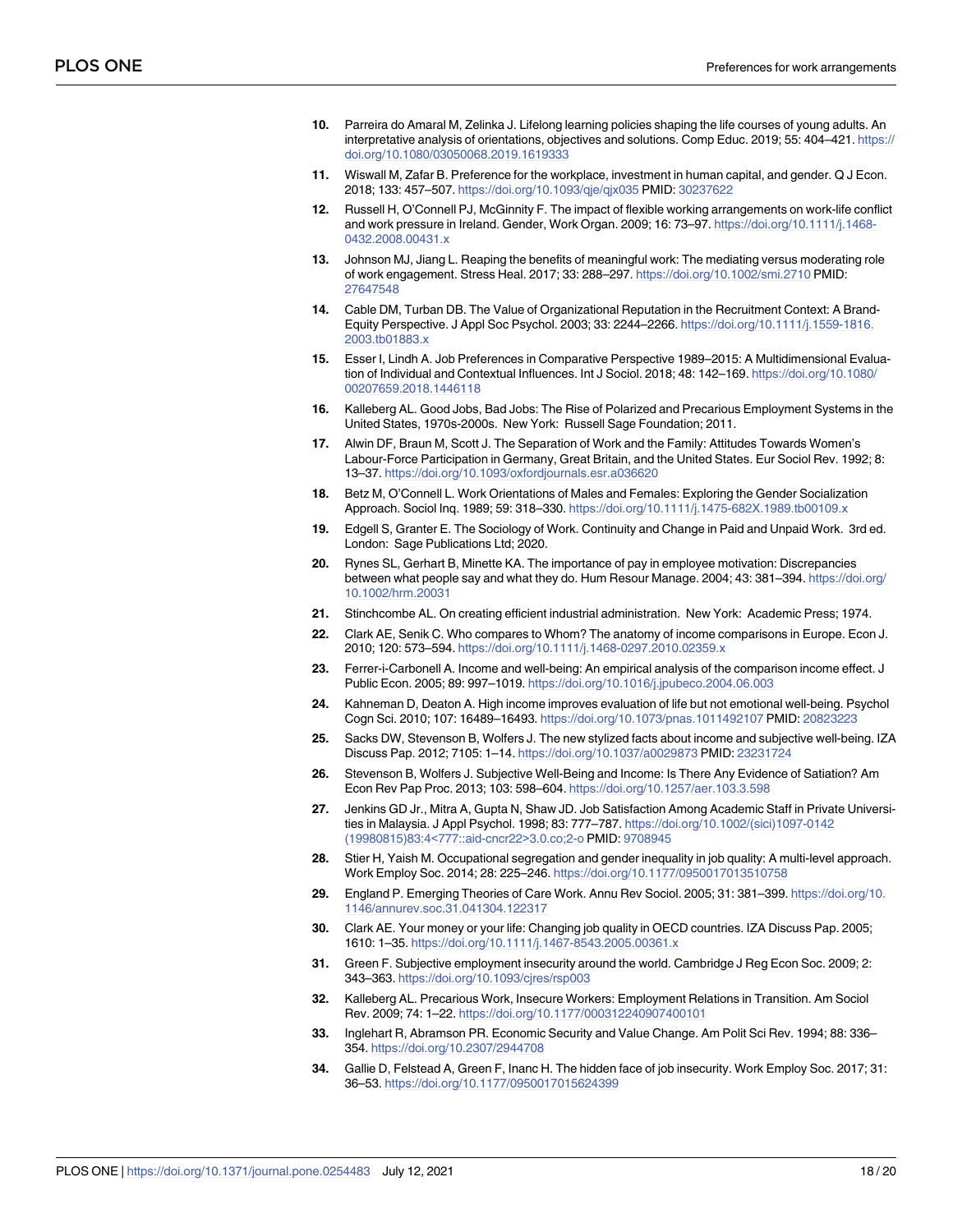- <span id="page-18-0"></span>**[35](#page-2-0).** Burchell B. A Temporal Comparison of the Effects of Unemployment and Job Insecurity on Wellbeing. Sociol Res Online. 2011; 16: 9. <https://doi.org/10.5153/sro.2277>
- **[36](#page-2-0).** De Witte H. Job Insecurity and Psychological Well-being: Review of the Literature and Exploration of Some Unresolved Issues. Eur J Work Organ Psychol. 1999; 8: 155–177. [https://doi.org/10.1080/](https://doi.org/10.1080/135943299398302) [135943299398302](https://doi.org/10.1080/135943299398302)
- **[37](#page-2-0).** Nolan JP, Wichert IC, Burchell BJ. Job insecurity, psychological well-being and family life. In: Heery E, Salmon J, editors. The insecure workforce. London: Routledge; 2000. pp. 193–221.
- **[38](#page-2-0).** Lozza E, Libreri C, Bosio AC. Temporary employment, job insecurity and their extraorganizational outcomes. Econ Ind Democr. 2012; 34: 89–105. <https://doi.org/10.1177/0143831X12436617>
- **[39](#page-2-0).** Sauer C, Valet P, Roscigno VJ, Wilson G. Neoliberalism's Public-Sector Impact: The U.S. and Germany Compared. In: Dwyer R, Warhurst C, Mathieu C, editors. The Oxford Handbook of Job Quality. Oxford: Oxford University Press; 2020. pp. 1–14; in press.
- **[40](#page-2-0).** Lang V, Groß M. Research in Social Stratification and Mobility The just gender pay gap in Germany revisited: The male breadwinner model and regional differences in gender-specific role ascriptions. Res Soc Stratif Mobil. 2020; 65: 100473. <https://doi.org/10.1016/j.rssm.2020.100473>
- **[41](#page-2-0).** Kauhanen M, Nätti J. Involuntary Temporary and Part-Time Work, Job Quality and Well-Being at Work. Soc Indic Res. 2015; 120: 783–799. <https://doi.org/10.1007/s11205-014-0617-7>
- **[42](#page-2-0).** Gallie D, Felstead A, Green F. Job preferences and the intrinsic quality of work: The changing attitudes of British employees 1992–2006. Work Employ Soc. 2012; 26: 806–821. [https://doi.org/10.1177/](https://doi.org/10.1177/0950017012451633) [0950017012451633](https://doi.org/10.1177/0950017012451633)
- **[43](#page-3-0).** Moreno-Colom S. The gendered division of housework time: Analysis of time use by type and daily frequency of household tasks. Time Soc. 2017; 26: 3–27. <https://doi.org/10.1177/0961463X15577269>
- **44.** Thébaud S, Kornrich S, Ruppanner L. Good Housekeeping, Great Expectations: Gender and Housework Norms. Sociol Methods Res. 2019; 1–29. <https://doi.org/10.1177/0049124119852395>
- **[45](#page-3-0).** Daminger A. The Cognitive Dimension of Household Labor. Am Sociol Rev. 2019; 84: 609–633. [https://](https://doi.org/10.1177/0003122419859007) [doi.org/10.1177/0003122419859007](https://doi.org/10.1177/0003122419859007)
- **[46](#page-3-0).** Treas J, Tai T. Gender Inequality in Housework Across 20 European Nations: Lessons from Gender Stratification Theories. Sex Roles. 2016; 74: 495–511. <https://doi.org/10.1007/s11199-015-0575-9>
- **[47](#page-3-0).** Kröll C, Nüesch S. The effects of flexible work practices on employee attitudes: evidence from a largescale panel study in Germany. Int J Hum Resour Manag. 2019; 30: 1505–1525. [https://doi.org/10.1080/](https://doi.org/10.1080/09585192.2017.1289548) [09585192.2017.1289548](https://doi.org/10.1080/09585192.2017.1289548)
- **[48](#page-3-0).** Carmeli A. Perceived External Prestige, Affective Commitment, and Citizenship Behaviors. Organ Stud. 2005; 26: 443–464. <https://doi.org/10.1177/0170840605050875>
- **[49](#page-3-0).** Smidts A, Pruyn ATH, Van Riel CBM. The impact of employee communication and perceived external prestige on organizational identification. Acad Manag J. 2001; 49: 1051–1062. [https://doi.org/10.2307/](https://doi.org/10.2307/3069448) [3069448](https://doi.org/10.2307/3069448)
- **[50](#page-3-0).** Roscigno VJ, Sauer C, Valet P. Rules, Relations, and Work. Am J Sociol. 2018; 123: 1784–1825. <https://doi.org/10.1086/697111>
- **[51](#page-3-0).** Podsakoff PM, Ahearne M, Mackenzie SB. Organizational Citizenship Behavior and the Quantity and Quality of Work Group Performance. J Appl Psychol. 1997; 82: 262–270. [https://doi.org/10.1037/0021-](https://doi.org/10.1037/0021-9010.82.2.262) [9010.82.2.262](https://doi.org/10.1037/0021-9010.82.2.262) PMID: [9109284](http://www.ncbi.nlm.nih.gov/pubmed/9109284)
- **[52](#page-3-0).** Evans WR, Goodman JM, Davis WD. The impact of perceived corporate citizenship on organizational cynicism, OCB, and employee deviance. Hum Perform. 2011; 24: 79–97. [https://doi.org/10.1080/](https://doi.org/10.1080/08959285.2010.530632) [08959285.2010.530632](https://doi.org/10.1080/08959285.2010.530632)
- **[53](#page-3-0).** Valet P. Social Structure and the Paradox of the Contented Female Worker: How Occupational Gender Segregation Biases Justice Perceptions of Wages. Work Occup. 2018; 45: 168–193. [https://doi.org/10.](https://doi.org/10.1177/0730888417753048) [1177/0730888417753048](https://doi.org/10.1177/0730888417753048)
- **[54](#page-3-0).** Charles M, Grusky DB. Occupational Ghettos The Worldwide Segregation of Women and Men. Stanford, CA: Stanford University Press; 2004.
- **[55](#page-3-0).** Fenwick GD, Neal DJ. Effect of Gender Composition on Group Performance. Gender, Work Organ. 2001; 8: 205–225. <https://doi.org/10.1111/1468-0432.00129>
- **[56](#page-3-0).** Kleinbaum AM, Stuart TE, Tushman ML. Discretion within the constraints of opportunity: Gender homophily and structure in a formal organization. Acad Manag Annu Meet Proc. 2017. [https://doi.org/10.](https://doi.org/10.5465/ambpp.2011.65869758) [5465/ambpp.2011.65869758](https://doi.org/10.5465/ambpp.2011.65869758)
- **[57](#page-3-0).** Boschini A, Sjögren A. Is team formation gender neutral? Evidence from coauthorship patterns. J Labor Econ. 2007; 25: 325–365. <https://doi.org/10.1086/510764>
- **[58](#page-3-0).** Ruef M, Aldrich HE, Carter NM. The Structure of Founding Teams: Homophily, Strong Ties, and Isolation among U.S. Entrepeneurs. Am Sociol Rev. 2003; 68: 195–222.